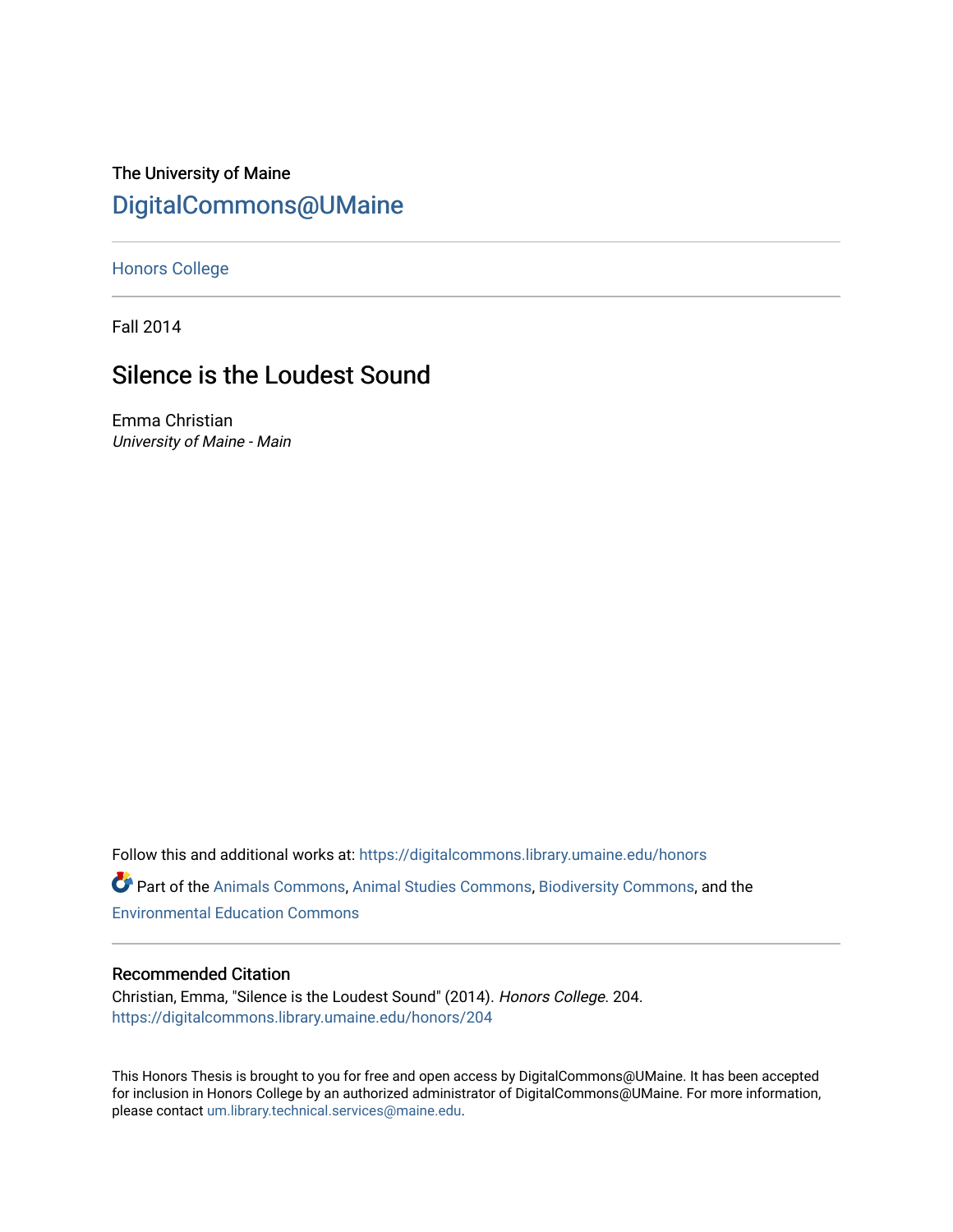# SILENCE IS THE LOUDEST SOUND

by

Emma B. Christian

A Thesis Submitted in Partial Fulfillment of the Requirements for a Degree with Honors (Animal and Veterinary Science)

The Honors College

University of Maine

December 2013

Advisory Committee:

Martin R. Stokes, Distinguished Maine Professor of Animal and Veterinary Science

Robert C. Causey, Associate Professor of Animal and Veterinary Science David Marcinkowski, Associate Professor of Animal and Veterinary Science Edith Pratt Elwood, Adjunct Assistant Professor, Honors College (Sociology) Hugh Curran, Lecturer, Peace and Reconciliation Program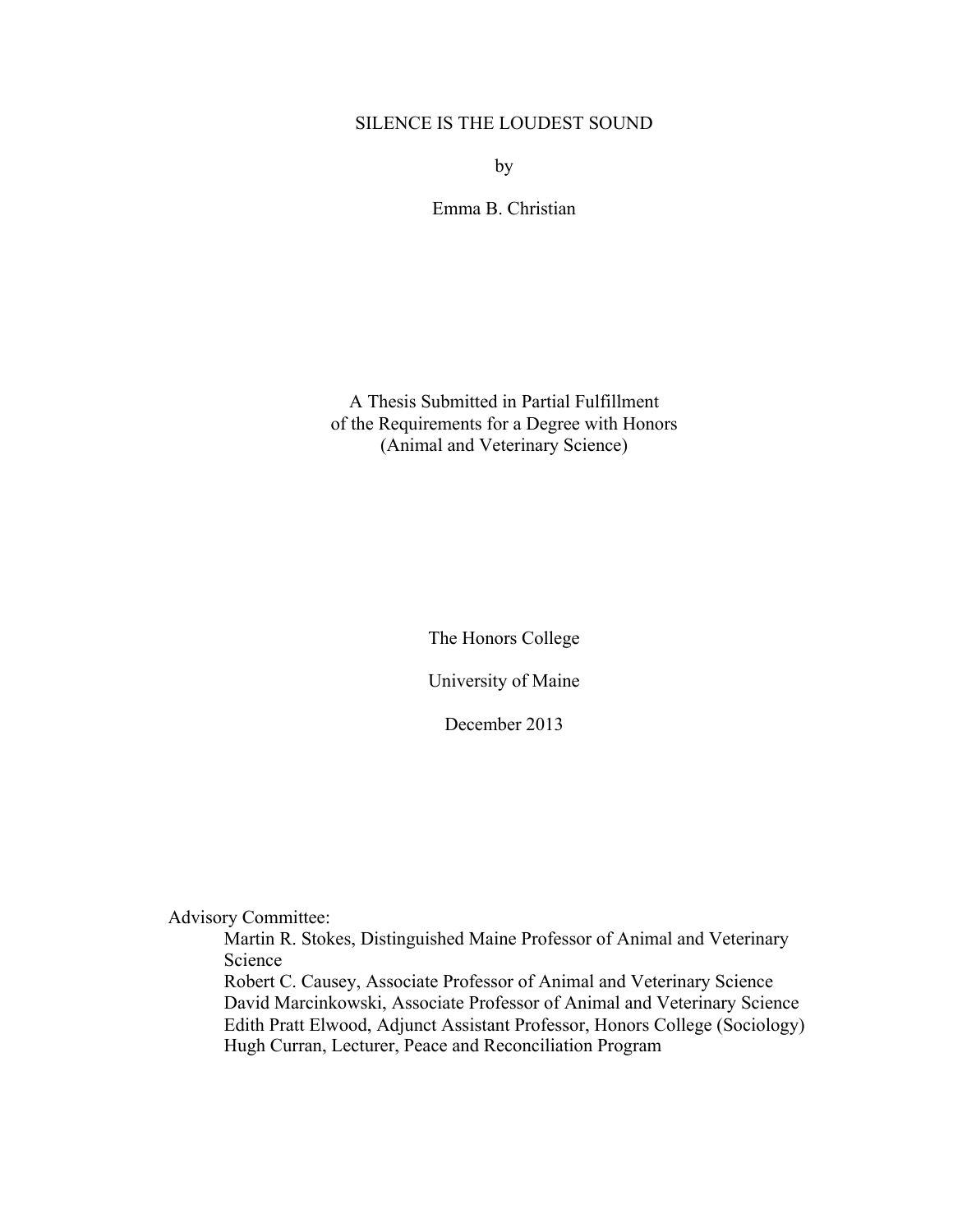#### **ABSTRACT**

Rhinoceros poaching is an act of killing a rhinoceros in order to take its horn, which is then used for human consumption or for cultural traditions. Both the Asian and the African rhinoceros are targets because of the demand from China, Vietnam, Yemen, and other countries around the world. Traditional Chinese Medicine practice is the main demand for rhinoceros horn and this demand in rhinoceros horn has caused an increase in the black market. Conservation of the rhinoceros is decreasing primarily because the price of rhinoceros horn is more than double the average household income in South Africa, thus making rhinoceros poaching very profitable. Although there is an international ban on rhinoceros horn, there is thought of legalizing the horn trade and then using the profits for conservation. There have been measures taken to deter illegal poaching including dehorning and poisoning of rhinoceros horn; however the cost to do so is not practical. The problem does not stop at poaching, but at regaining the population once poaching is under control. Understanding poaching on a global level and what is currently being done is the first step in educating the public and understanding the fate of the future generations of rhinoceros.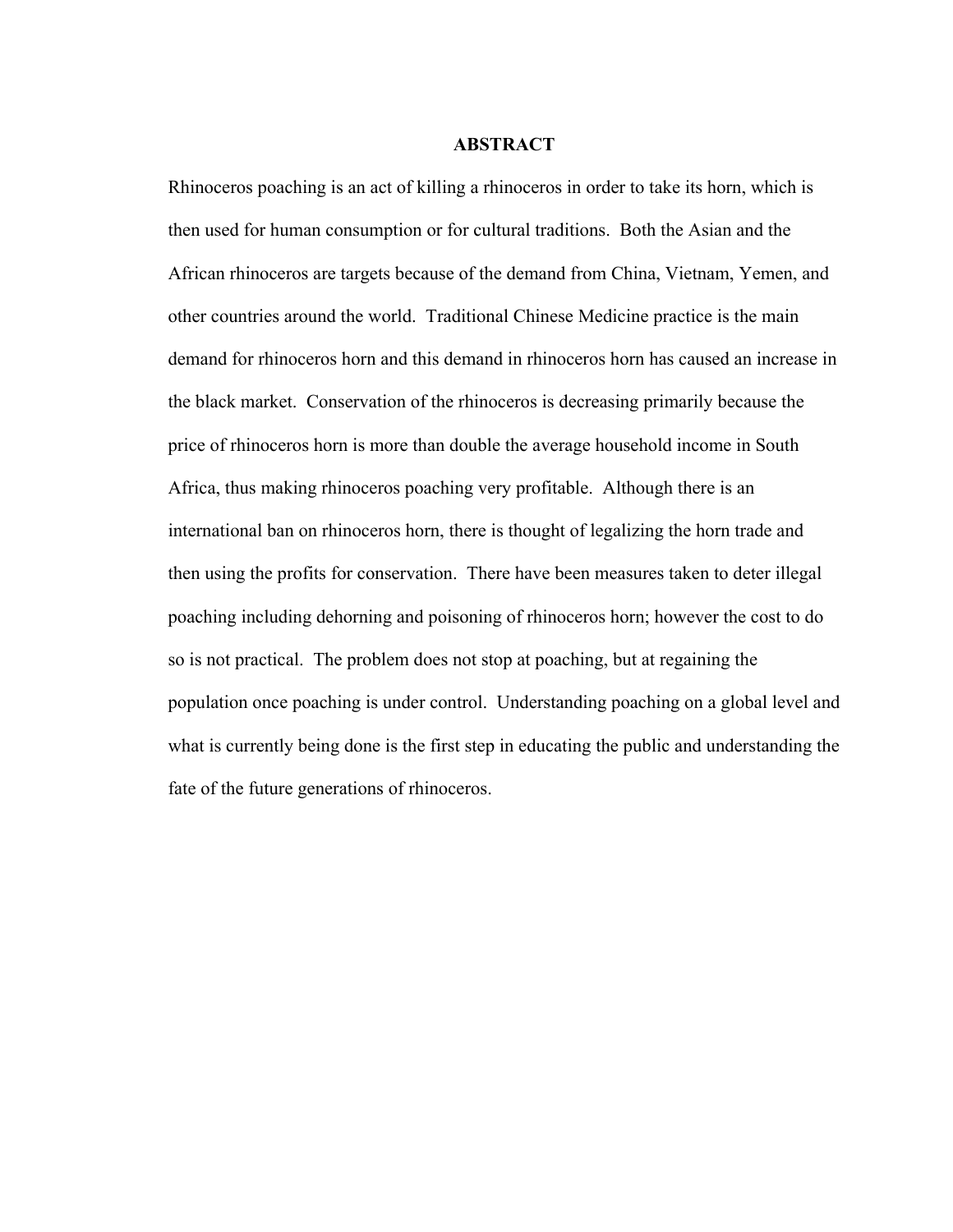# **TABLE OF CONTENTS**

| $\mathbf{i}$            |                |  |
|-------------------------|----------------|--|
|                         | $\ddot{1}$     |  |
| $\overline{\mathbf{i}}$ |                |  |
|                         | $\ddot{1}$     |  |
| iii.                    |                |  |
|                         | $\ddot{1}$     |  |
|                         |                |  |
| iv                      |                |  |
|                         | $\overline{1}$ |  |
|                         | $\ddot{1}$     |  |
|                         |                |  |
| V                       |                |  |
|                         | $\overline{1}$ |  |
|                         | $\ddot{1}$     |  |
| vi                      |                |  |
|                         |                |  |
|                         |                |  |
|                         |                |  |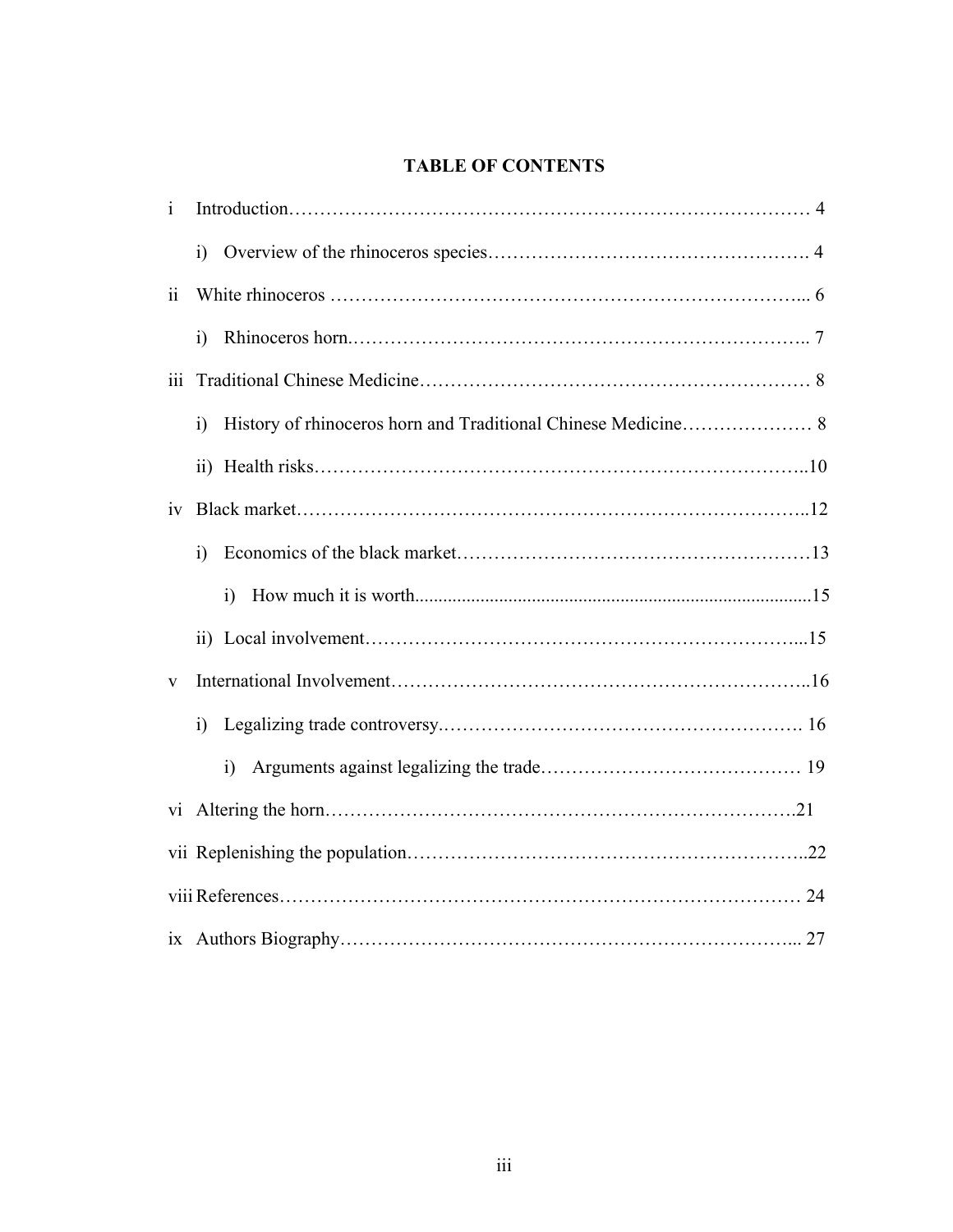#### **INTRODUCTION**

Africa is known for safaris, animals, sounds of the plains, and third world poverty. The 'big five' are Africa's most recognized animals, which include: the lion, the African elephant, the Cape buffalo, the leopard and the rhinoceros. The 'big five' have been a part of Africa's history since before civilized man. Unfortunately, the demand for certain body parts of these animals has lead to poaching and the endangerment of the animals, sometimes causing death to rangers who are trying to protect them. Recently, the demand overseas for the 'big five' has caused a huge increase in the illegal black market. The rhinoceros is the number one species being targeted in recent years solely due to the black market. Educating the public and understanding this market will lead to global awareness of the poaching crisis and hopefully will lead to finding a solution.

# **OVERVIEW OF THE RHINOCEROS SPECIES**

To understand the poaching crisis in Africa, it is important to understand what poaching is, what the black market demands, and which species of rhinoceros are affected. "Animals that are killed illegally are said to be 'poached'…" (Ellis, 2005, p.16). Poaching not only occurs in third world countries, but in the United States as well. Poaching occurs when any animal is killed illegally. There are a total of five species of rhinoceros found in Africa and Asia, these include: the White rhinoceros (*Ceratotherium simum*), the Black rhinoceros (*Diceros bicomis*), the Greater One-horned rhinoceros (*Rhinoceros unicornus*), the Sumatran rhinoceros (*Dicerorhinus sumatrensis*) and the Javan rhinoceros (*Rhinoceros sondaicus*). The two African species of rhinoceros are the White rhinoceros and the Black rhinoceros; the three Asian species are the Greater One-Horned, the Sumatran, and the Javan rhinoceros (Burgess, 2012). The Black rhinoceros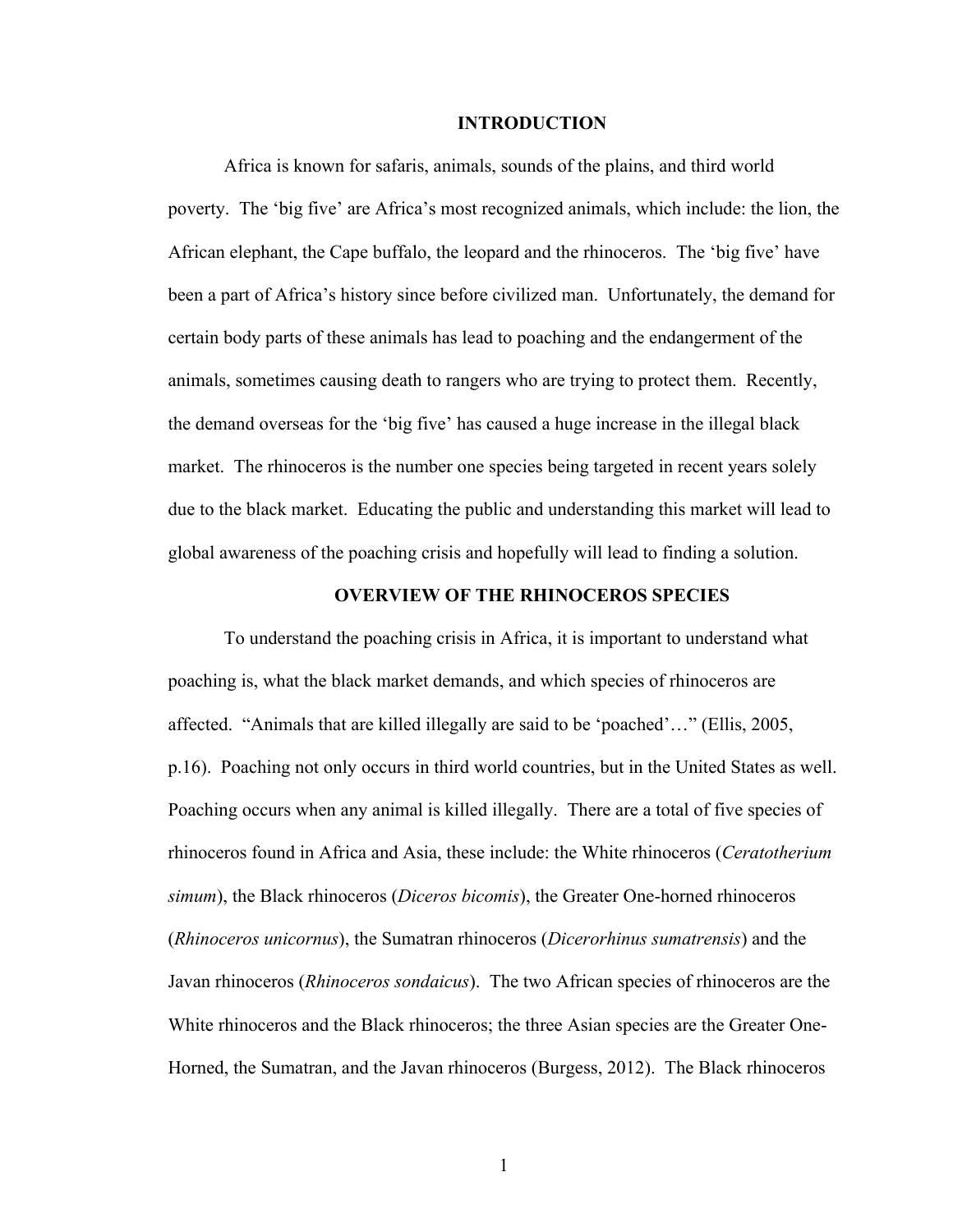and the White rhinoceros have lost much of their roaming territory over central and southern Africa due to land loss, and their numbers are shrinking due to heavy poaching. The population of every species of rhinoceros is affected by the poaching crisis.

The five species of rhinoceros vary primarily due to the difference in their horns. The Greater One-horned and Javan rhinoceros have one horn where the Sumatran and both African species have two (Ellis, 2005, p.89). There are also 11 subspecies of rhinoceros, some of which include: the Vietnamese Javan rhinoceros, the Borneo rhinoceros and the Northern White rhinoceros. Of these species and subspecies, the Vietnamese Javan rhinoceros is extinct; the Borneo rhinoceros has approximately 30 left in the world, and the Northern White rhinoceros numbers 7. One of the most shocking statistics is that the Javan rhinoceros, which has a population of fewer than 50 individuals is "possibly the most critically endangered mammal on earth" ("Rhino Species", 2007). There are no Javan rhinoceros in captivity, which makes their struggle for survival that much greater. "In October 2011 it was confirmed that the Javan rhino in Vietnam is extinct" ("WWF Canada", 2012), so the only other populations that exist are in Thailand and Indochina. The last Javan rhinoceros in Vietnam was found with a bullet in its' head and with its horn chopped off. The extinction in an area of this species is a direct result of poaching. The rhinoceros population in the last 40 years has declined 90% (Brightman, 2012), due to land loss but primarily as a result of poaching. In the last four years, the reported rhinoceros deaths in South Africa have increased 521.2% (Daffue, 2013). In South Africa in 2012, Petronel Nieuwoudt, owner of Care for Wild Rehabilitation in Nelspruit, received a phone call stating that the last Black rhinoceros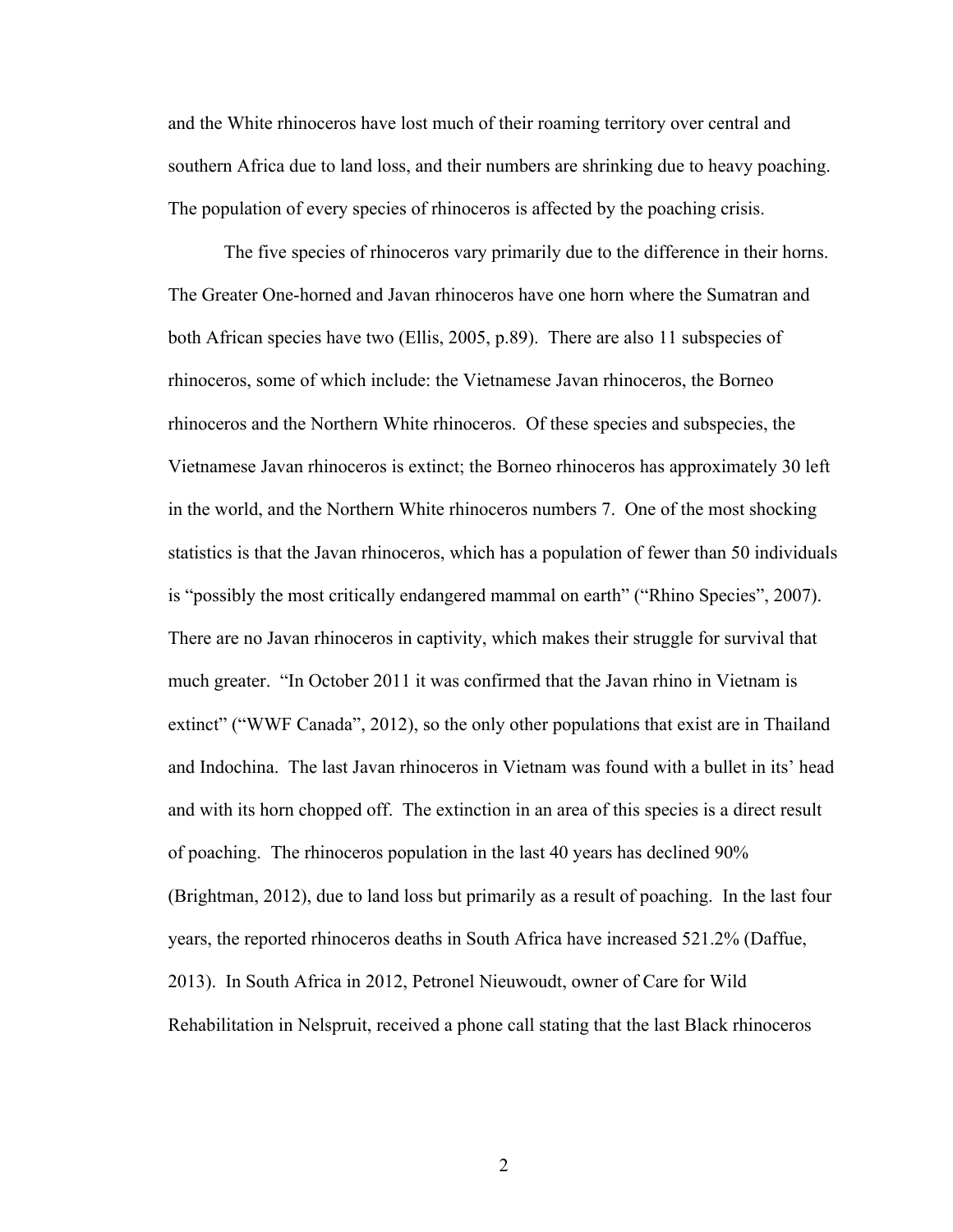had been poached in Mozambique and she proceeded to explain that Mozambique has a very high population of poachers (personal communication, May 15, 2012).

# **WHITE RHINOCEROS**

The African White rhinoceros has two subspecies: the northern (*Ceratotherium simum cottoni*) and southern (*Ceratotherium simum simum*) and of the two sub species the northern is critically endangered (Ellis, 2005, p.99). I was fortunate to have traveled to South Africa in May of 2012 where I volunteered for Petronel Nieuwoudt at Care for Wild Rehabilitation for one month working with three rhinoceros that were orphaned. The rhinoceros that I witnessed in the wild during my time in South Africa were the southern White rhinoceros because they are more populous than the others. The White rhinoceros has the largest population of all the other rhinoceros populations combined with approximately 20,600 individuals ("Rhino Species", 2007). The southern White rhinoceros that I worked with were orphaned due to their mothers having been poached for their horn. Wild game rangers found the orphaned babies next to their deceased mothers. The third rhinoceros was orphaned because an elephant had trampled her mother. Poaching is a threat not only for the adult rhinoceros but for their babies as well; future generations of rhinoceros are effected because of this poaching crisis. The young stay with their mothers for approximately three years, suckling for the first eighteen months while learning grazing behaviors for the rest of their time with their mothers (P. Nieuwoudt, personal communication, May 15, 2012). While I was caring for the young rhinoceros, it was evident that they remembered the traumatic death of their mothers. Anytime there was a gunshot, whether a tranquilizer or dart gun, they reacted negatively by whining. When darting an animal in the compound in order to move them into a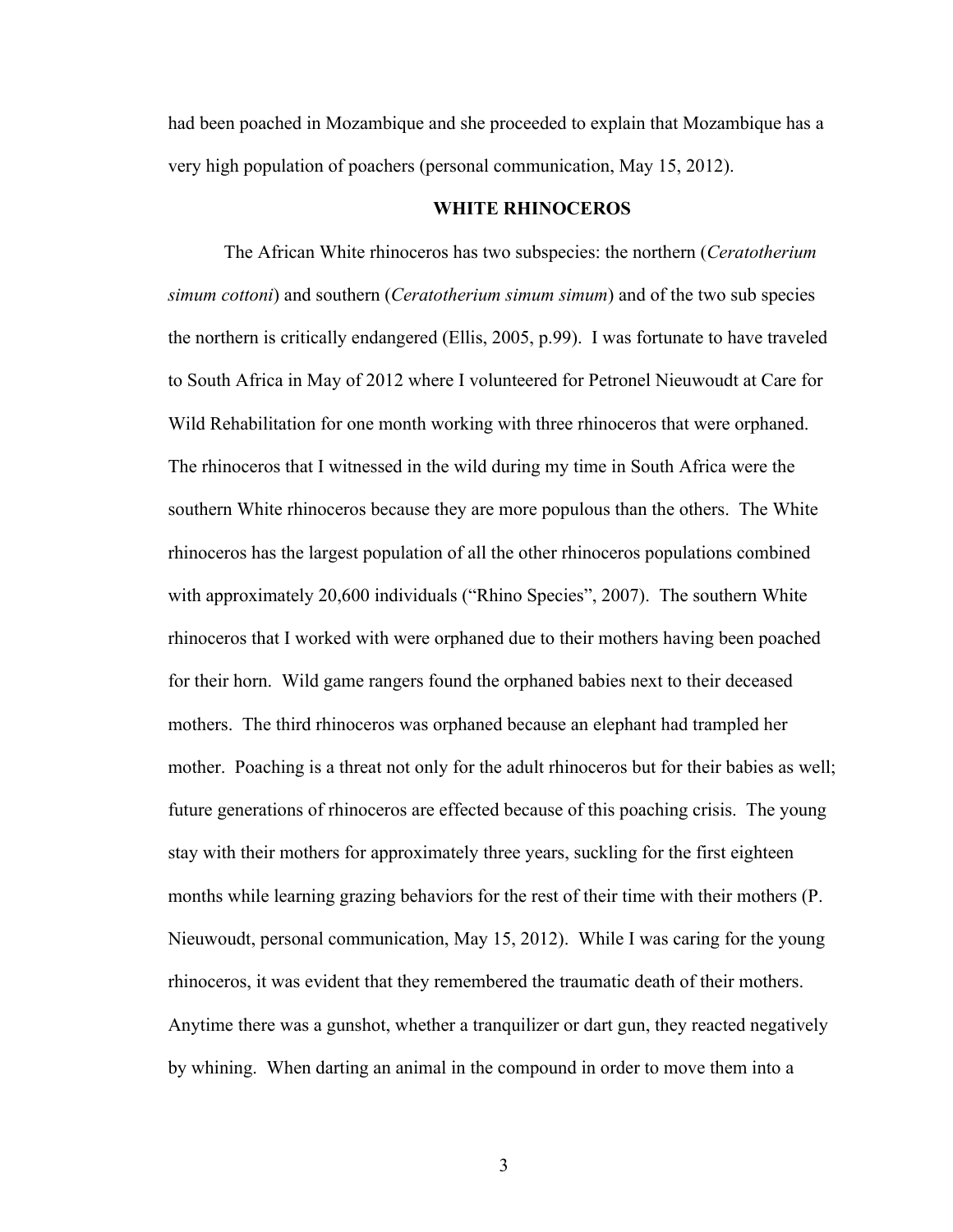bigger enclosure or to release them into the wild, we had to make sure the baby rhinoceros were far from the darting otherwise it would cause them great emotional distress. It is traumatic for the orphans to be alone, because White rhinoceros "live together in small herds" (Wanner, 2013a).

 Every species and subspecies of rhinoceros has very poor eyesight, which makes them a greater target for poachers especially at night (P. Nieuwoudt, personal communication, May 15, 2012). A full moon is when the rhinoceros is the most susceptible to falling prey to poachers. The reason being, the moon shines bright giving an advantage to poachers because they are able to see more of the brush; in addition the rhinoceros have such horrible eyesight that the full moon does not help them to navigate through the night (P. Nieuwoudt, personal communication, May 15, 2012). The full moon, better known as a poachers moon, is a time where "poachers are most likely coming to shoot our rhino and that the rhino are most vulnerable" (Wanner, 2013b). *Rhino Wars*, a television show airing on Animal Planet, has as its main goal helping the rangers combat the poachers at Kruger National Park in South Africa, while at the same time educating the public. In *Rhino Wars*, four Navy Seals from the United States aid in the protection of rhinoceros while attempting to teach the guards at Kruger National Park how to prevent poachers from entering the park and how to protect themselves as well as the rhinoceros. The Navy Seals do this because they know that each species of rhinoceros holds a role in Africa's ecosystem that they inhabit, and are keystone animals along with the elephants. Without the existence of the elephants and rhinoceros, the ecosystem would crumble (Griffin, 2013).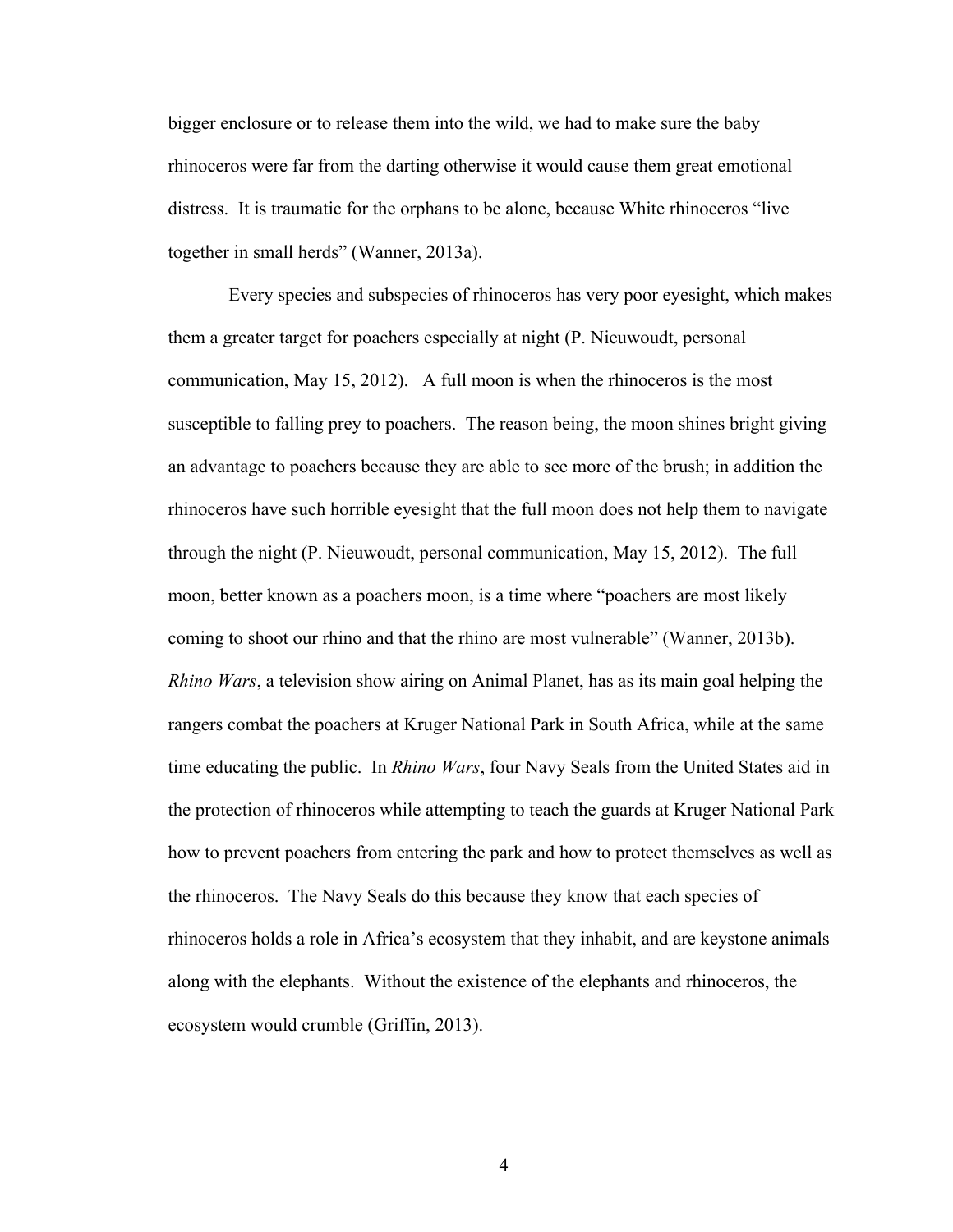#### **RHINOCEROS HORN**

Rhinoceros horn is composed of a completely different structure than elephant tusks. An elephant tusk is an enlarged incisor tooth without the enamel, and is what we know as ivory. The horn, regardless of the species of rhinoceros is made up of fibrous keratin and just like our own hair and fingernails, once it is cut off or breaks off, the stump can continue to grow (P. Nieuwoudt, personal communication, May 15, 2012).

Keratin—the major protein components of hair, wool, nails, horn, hoofs, and the quills of feathers—in rhinoceros horn is chemically complex and contains large quantities of sulfer-containing amino acids, particularly cysteine, but also tyrosine, histidine, lysine, and arginine, and the salts calcium carbonate and calcium phosphate. Rhino horns are composed primarily of keratin, but so too are rhino nails. Three to a foot, for a grand total of twelve per rhino, the nails can also be shaved or powdered for pharmaceuticals. (Ellis, 2005, p.128-129)

Although rhinoceros horn can grow continuously, it only grows an average of about 6 cm a year regardless of which species of rhinoceros. The 6 cm growth per rhinoceros per year is not adequate to keep up with the poachers demand. The idea of a rhinoceros farm, raising rhinoceros for their horns has been suggested; similar to the farming of Moon bears for their gallbladder bile. However rhinoceros farming is not feasible because the supply cannot fill the demand due to the slow growth of the horn.

## **TRADITIONAL CHINESE MEDICINE**

Collecting symbols from animals or using animal parts for personal use dates back to times BC. Rhinoceros horn has in fact been used for over 2000 years as an Asian ingredient in Traditional Chinese Medicine (Still, 2003, p.119). From the time of the Roman Empire to present day, elephant ivory is classified as a status of wealth, whether lining boats, carved into chopsticks, or fashions into piano keys. Until the 1970s, rhinoceros horn, more specifically Black rhinoceros horn was used for making drinking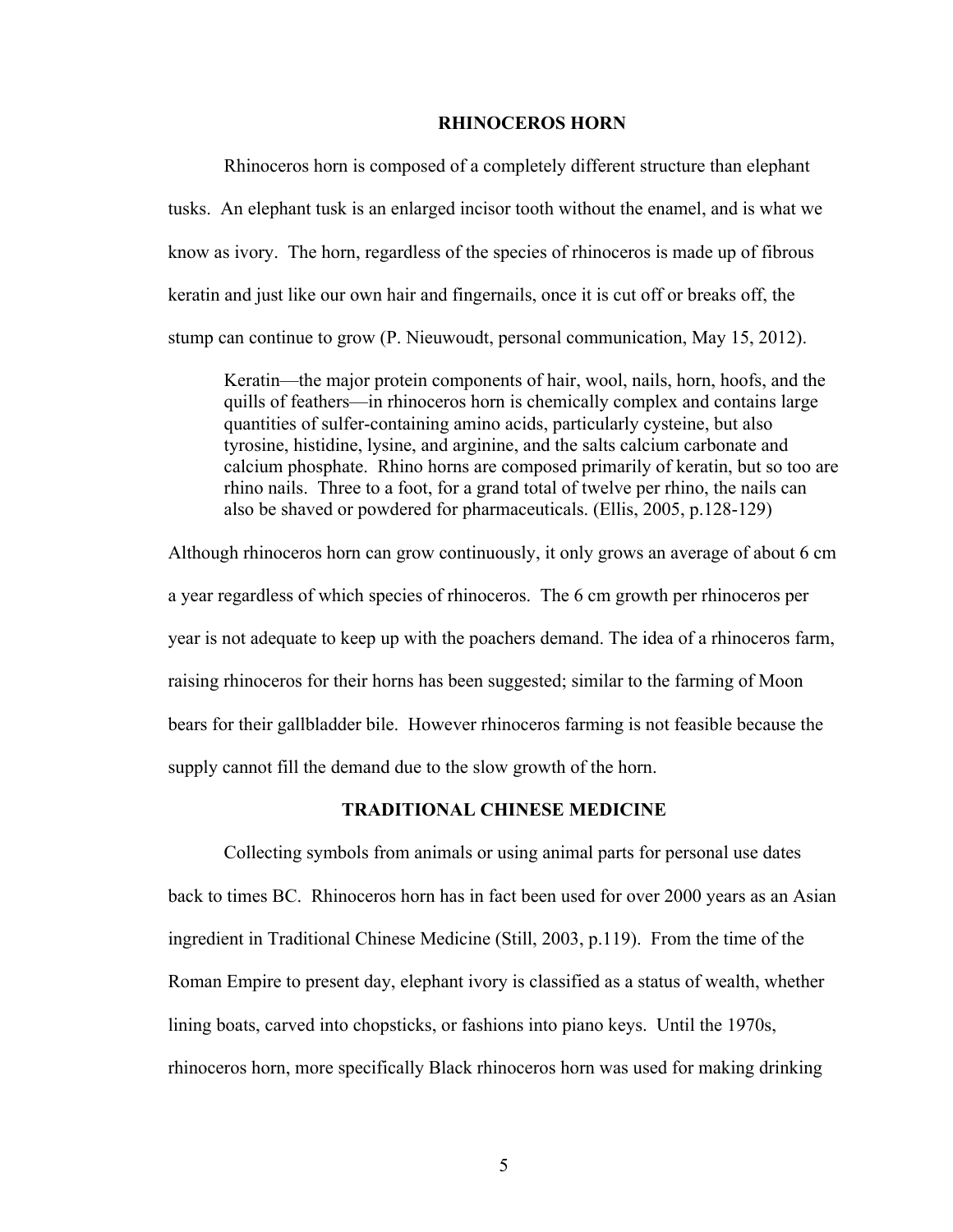cups, swords, or knife handles; however after the 1970s there was the real increase in demand for Traditional Chinese Medicine (Ellis, 2005, p.94). Currently, Asian countries, as well as North Yemen, hold the largest demand for rhinoceros horn leading to a black market demand on rhinoceros horn. Rhinoceros horn is used in Traditional Chinese Medicine as a cancer treatment and is also used for recreation. According to Brightman (2012), "In Vietnam, rhino horn is a recreational (party) drug and used by affluent people as a detoxifying beverage and body-rejuvenating tonic". Rhinoceros horn and other body parts such as penises, feet, and ears, are used in traditional Eastern medicine and are used as aphrodisiacs.

# **HISTORY OF RHINOCEROS HORN AND TRADITIONAL CHINESE MEDICINE**

 The main decline in the rhinoceros population in the 1970s was due to a tradition practiced by Yemeni males. In a coming of age custom, Yemeni men are given knife handles made from rhinoceros horn. This tradition greatly added to the decline in the rhinoceros population by 85% in 17 years (Stills, 2003, p. 119). In China, rhinoceros horn is used in Traditional Chinese Medicine to treat fever, pain, rheumatism, convulsions and other disorders (Brightman, 2012). Traditional Chinese Medicine dates back to 1,100 BC. In *Materia Medica*, a book of Chinese medicine, it prescribes Indian elephant for many of its main medicinal purposes. The medical myths began when people believed that a unicorn horn could detect poison or cure ailments (Ellis, 2005, p.15). The only other animal that has a horn growing in a similar place as a unicorn that is on land is the rhinoceros. Traditional Chinese Medicine is based on 'tradition rooted' experience, and it is such a large practice that it is actually "recognized in Asia as a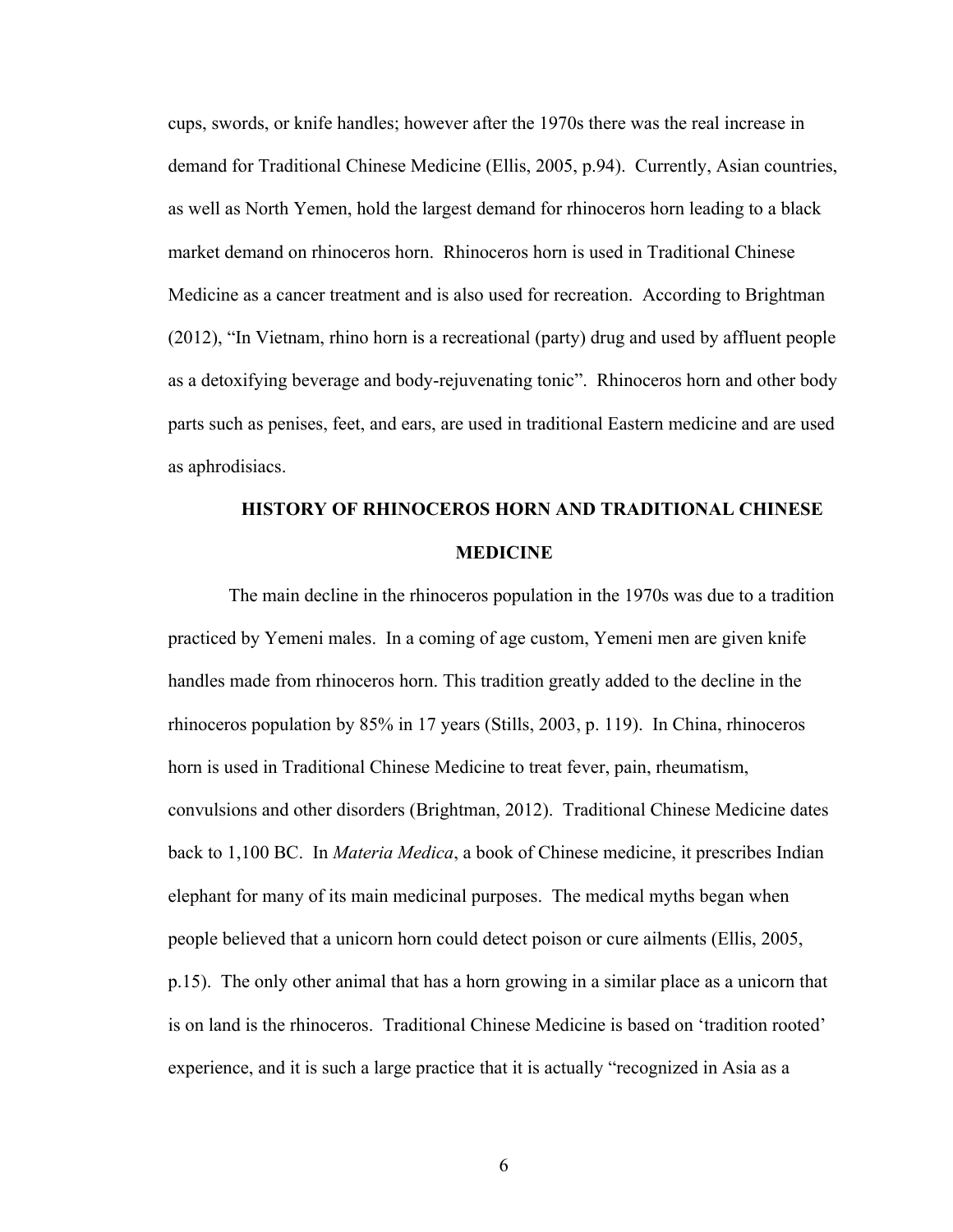legitimate field of medicine, with its own parallel training and certification" (Sas-Rolfes, 2012, p.5). Traditional Chinese Medicine is also spreading into the Western Civilization with practices such as acupuncture.

# **HEALTH RISKS**

There are two different sects within the Traditional Chinese Medicine; one sect believes in using only plant herbal medicine, the other believes in using both plant and animal products. One avid rhino horn user in Vietnam uses rhino horn as a 'hangover cure'. "'Every time [he] drank alcohol, [he'd] go home and grind the horn and drink it, an hour later, [he'd] throw up and feel sober again'" (Langfitt, 2013). The demand for this powder is so great, that some illegal traders are attempting to pass on buffalo horn or industrial plastic as rhino horn (Langfitt, 2013). In the entire Traditional Chinese Medicine, it is estimated that 13% of all the medicines and practices used are derived from animal products. These animal parts have not been scientifically analyzed to see if there are any health risks associated with using them (Still, 2003, p.118). Not only are the horns being used as a cure for cancer, but rhinoceros penis is also being used in Traditional Chinese Medicine as a treatment for impotence (Ellis, 2005, p.114). There is no scientific justification in any of the Traditional Chinese Medicine books that have been examined; to not know what you are smoking, ingesting, or applying to your body is a serious health risk. What is potentially more serious is that the animal products used in Traditional Chinese Medicine are also being recorded, published, and taught overseas for medical practitioners learning the art of Traditional Chinese Medicine. None of these published texts have any documented scientific studies or proof written of the health effects on humans (Still, 2003, p.119). A study at the Chinese University in Hong Kong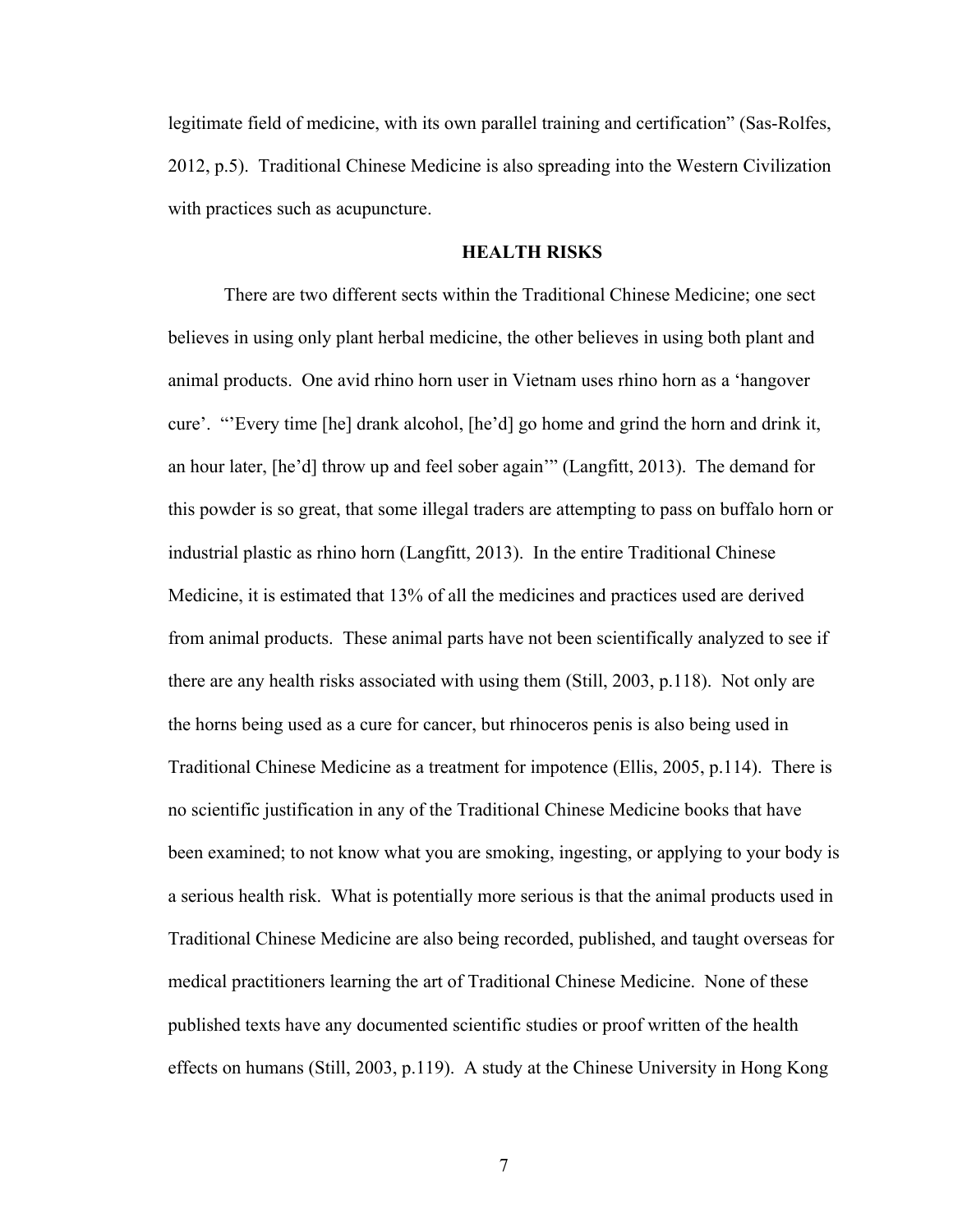demonstrated that the rhinoceros horn lowered fever in rats; however "further studies are needed to determine the effects of the different horns on humans" (Costa-neto, 2005, p.38). The lack of testing on humans is a concern because of zoonotic diseases.

Zoonotic diseases are diseases that are transmitted from animals to people or from people to animals. When I was in Africa I had to not only get a rabies vaccination but had to follow a protocol where I was unable to work with the rhinoceros, the hoof stock, and the lions in the same day because of the risk of spreading diseases among the different species. Animals can pass diseases to humans and avoiding animal based Traditional Chinese Medicine can drastically decrease the spread of zoonotic diseases. The ingestion of animal based Traditional Chinese Medicine is not regulated by health boards. At the Safari Park in Great Britain, a study done used monkeys with infectious diseases. These monkeys had been discovered to be carrying herpes B virus, which did not affect the monkeys. This zoonotic virus, in humans, has a high mortality rate. "Certain researchers seriously consider the hypothesis that the worldwide epidemic of the HIV virus might have been initiated by transmission of a virus from monkeys several decades earlier (Still, 2003, p.120). Zoonotic diseases are very dangerous and can be spread if not regulated. Organs, tissues, bones, and bile can be dangerous if handled improperly because of transmission of Salmonella infection, rabies, and tuberculosis (Still, 2003, p.120). Salmonella infection spreading between species of lions and rhinoceros is a main cause for concern.

In his 1966 book *S. O. S. Rhino*, C. A. S. Guggisberg blamed the decline in rhino numbers not on its stupidity, but on ours: 'In the case of the rhino the illogicality and stupidity of mankind has resulted in a situation in which the world is in danger of losing the improbable but altogether fascinating rhinoceros forever'. (Ellis, 2005, p.93)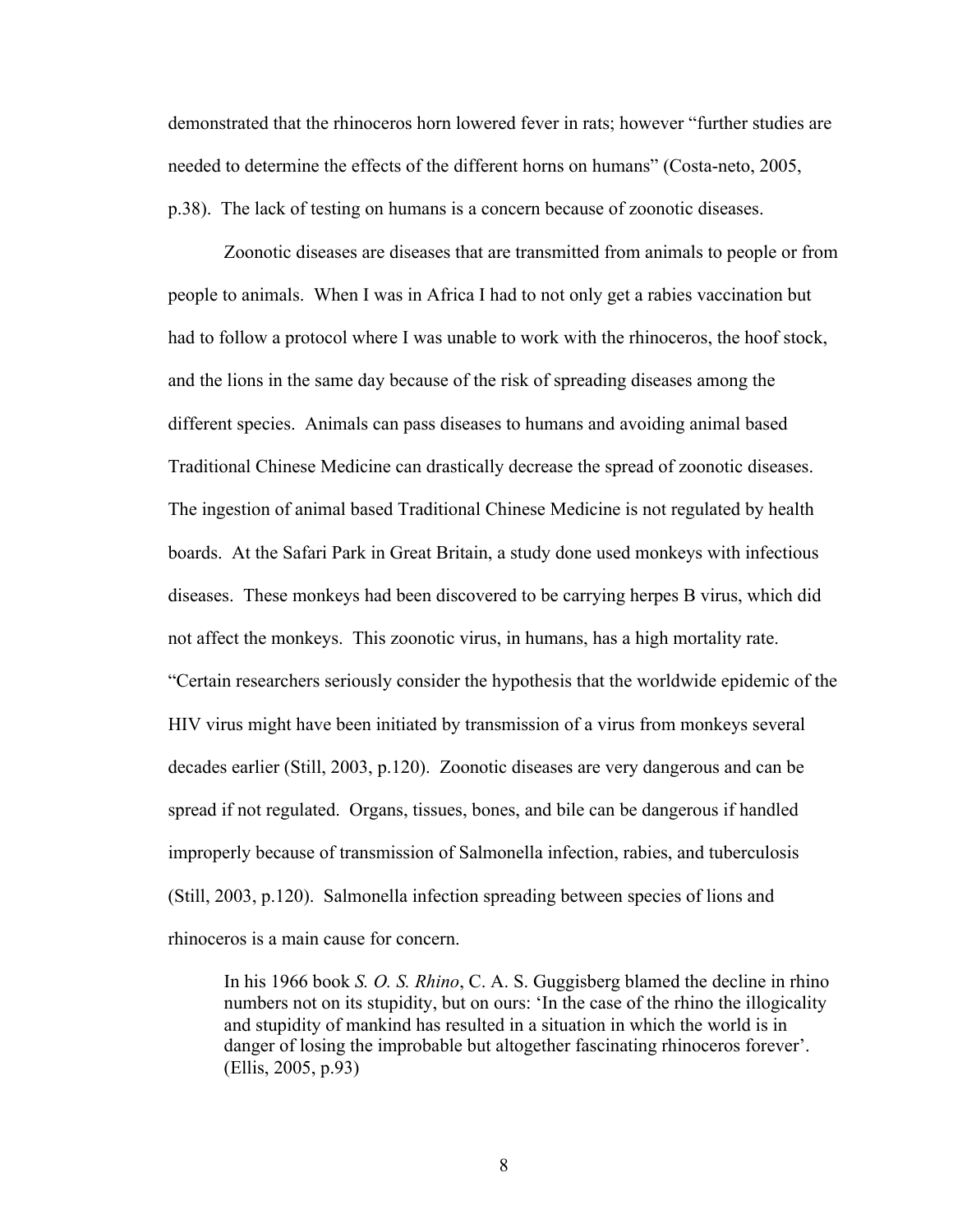Due to the practice of Traditional Chinese Medicine, there are some species that are more threatened than others, however no species of rhinoceros is safe. The Asian rhinoceros is the species most targeted because it is native to the continent where there is the greatest demand. The species that is most threatened from poaching due to the Asian culture's demand is the Sumatran rhinoceros. Not only are poachers killing them for their horn, but also the Chinese timber companies are destroying their habitat (Ellis, 2005, p.108). The animals are not the only target and the only casualty when it comes to the poaching crisis.

The poaching crisis is not just a war between man and animal, but is now a war between park rangers and the poachers. The poachers will do whatever it takes to get a horn, including killing park rangers and guards on watch. Park rangers patrolling National Parks are being caught in the crossfire while they are checking the land for traps and illegal activity. In the last 15 years alone, "about 1000 rangers […] have been killed while policing commercial poaching, illegal logging and militia activities in protected areas such as national parks" (Wright & Porteous, 2011). The number of fatalities is increasing with the increase in demand for the rhinoceros horn. Poachers are becoming ruthless; in fact a poacher poached a rhinoceros in one of the gated compounds associated with the program where I volunteered in South Africa. If there had been a volunteer checking on the rhinoceros at the time, the volunteer could have been killed along with the rhinoceros.

#### **BLACK MARKET**

A black market is defined as the illegal business of buying or selling goods or currency in violation of restrictions such as price controls or rationing ("The Free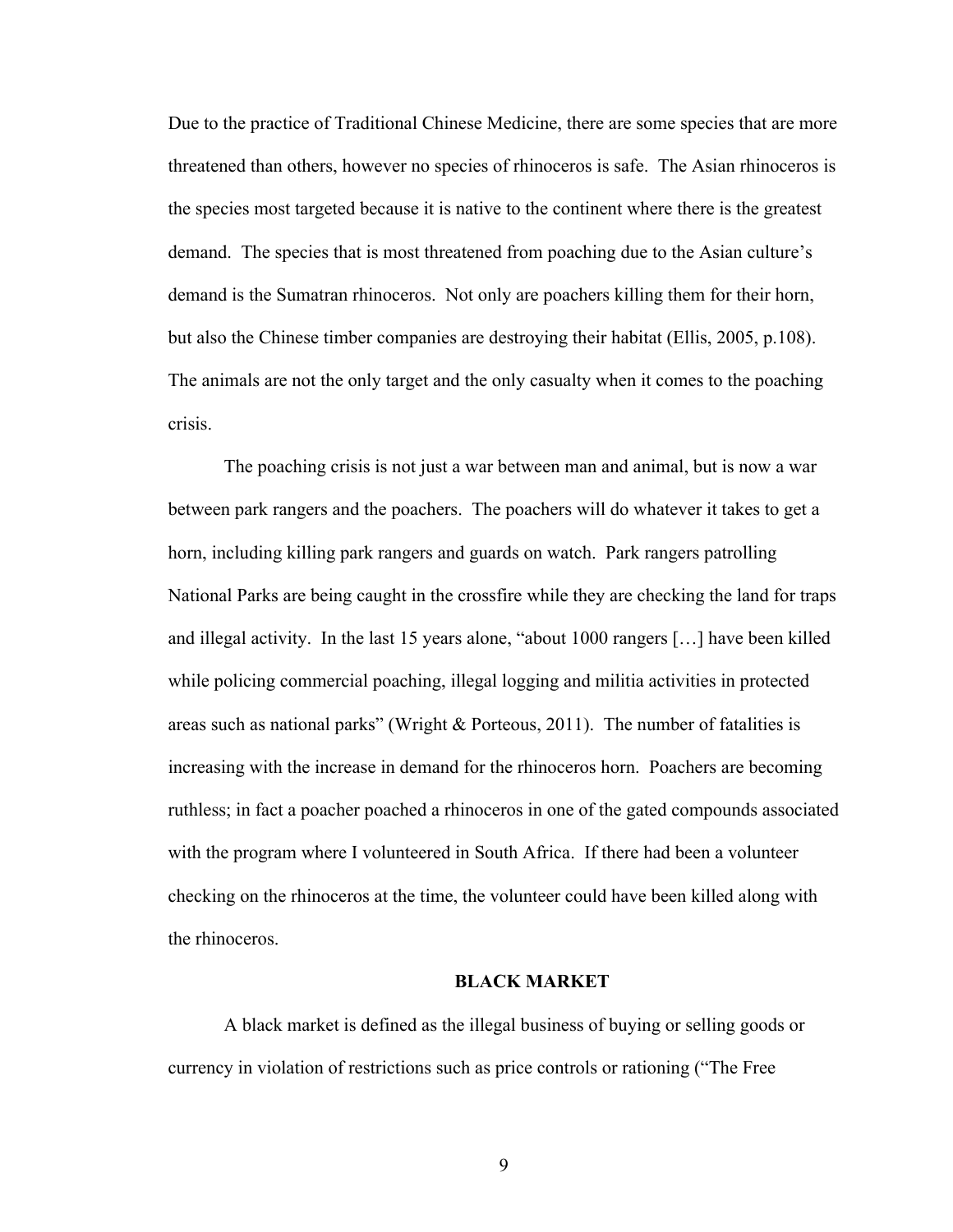Dictionary", n.d.). In order for there to be a market of any kind, there needs to be a supply and a demand.

# **ECONOMICS OF THE BLACK MARKET**

 In the rhinoceros horn black market, there needs to be a supply of horns, a demand from the clients, poachers, smugglers, and illegal traders. "Its horns are collected by African poachers and sold to dealers to be converted to traditional medicines in Asia" (Ellis, 2005, p.95). What really drives the black market; however, is greed. There are two aspects of the black market: the "market size (as measured by total market value) and persistence of demand in the face of rising prices (as measured by so-called price elasticity)" (Sas-Rolfes, 2012, p.6). Where there is money and profit, the humane treatment of animals is almost non-existent. Sas-Rolfes (2012) states, "poachers are motivated by the prospect of profit" (p.4). This illegal black market trade is typically a short-term profit, a short-term satisfaction that can result in extinction. People often wonder 'don't the poachers realize if they keep poaching the rhinoceros there will be no more rhinoceros left for their profits in the future?' This is true however; the black market trade fulfills an instant gratification.

In the case of the illegal rhino horn market, when retail prices are rising we can typically expect poaching activity to increase if the expected costs of poaching remain unchanged. Similarly, falling retail prices should result in reduced poaching activity, due to the trickle-down effect of potentially lower short-term rewards. (Sas-Rolfes, 2012, p.4)

 For any animal that is considered endangered, it is illegal to have anything from that animal in your possession. This is because by having something in your possession it could be traded and turned into a black market. When I was in Africa, one of the White lions had lost its claw in the fence. I picked up the claw and was told that I was unable to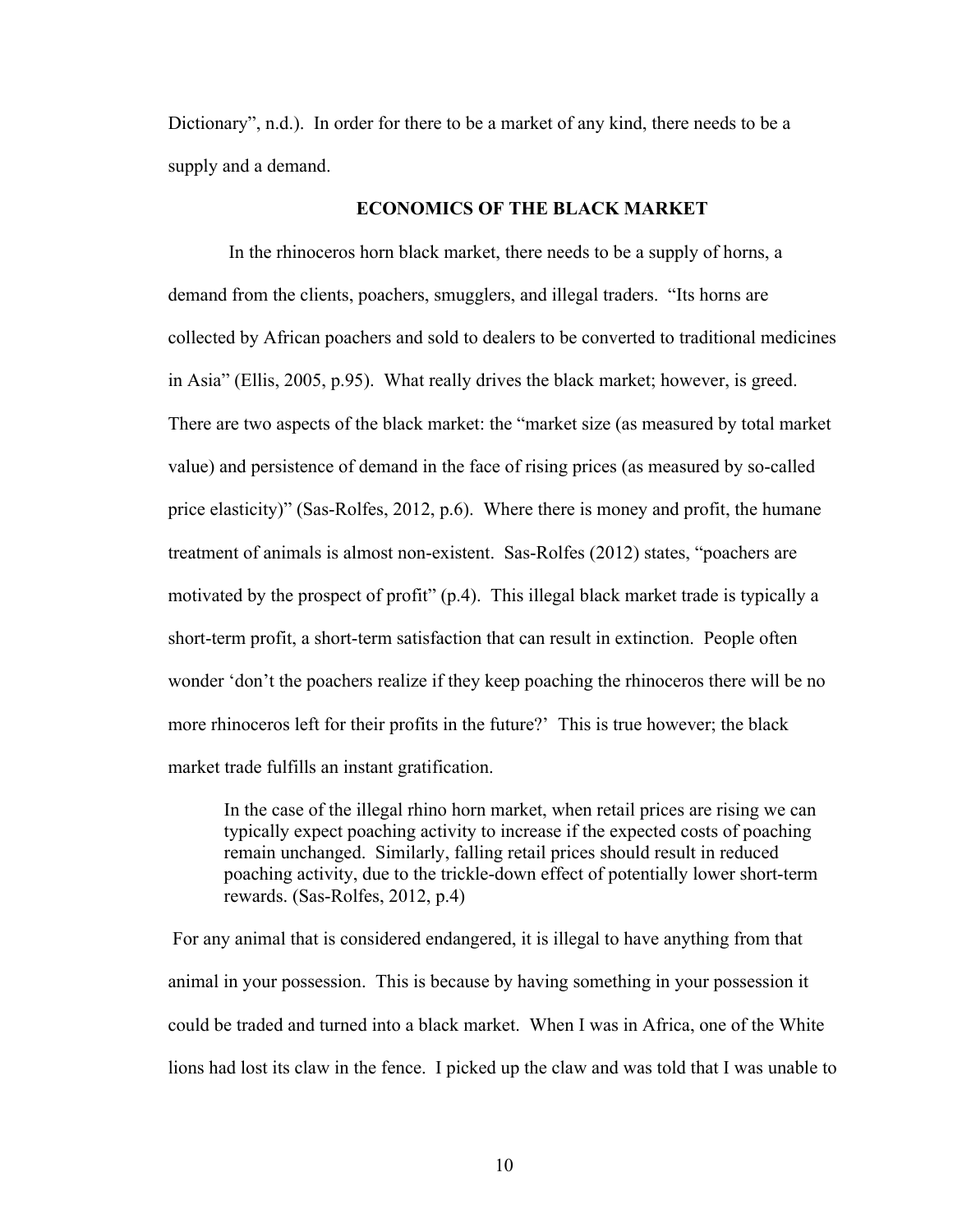keep it due to the black market potential that could result from it. It could result in a high demand but a small supply because "it is illegal to trade in these animals and their products in all member countries" (Still, 2003, p.119). It is difficult to know how much demand the black market holds when the demand for the products holds such high value, and when the supply is so small. In Vietnam, the World Wildlife Fund (2012) studied the demand for rhinoceros horn; it was found that the demand was much larger than anyone could imagine, the reason being intended buyers. Intended buyers are consumers that would like to buy rhinoceros horn; however they do not have the money to do so. Just as people in our society save up money for a designer item, these people are intending to buy the designer 'drug' once they save up the money. The study also proves that horn is not only purchased for medicinal purposes but as a status symbol. The demand will increase the more the status, wealth and living standards increase, and it is a never-ending battle. In 1993 the People's Republic of China banned the use of rhinoceros and tiger products in Traditional Chinese Medicine. In 2007 there was talk of lifting the ban and this lead to the idea of the intended buyer. In the survey of people suffering from ailments in China, it was concluded that the "ban is likely to stimulate a degree of speculative stockpiling" (Sas-Rolfes, 2012, p.5). Stockpiling refers to horns that are bought and kept until the market price and demand rises again, the goal being to drive up the profit of these horns. Stockpile buyers purchase the horns at a low price in the market when horns have flooded the market. They then wait to sell the horns until the supply of horns has decreased, thus selling them at an inflated price.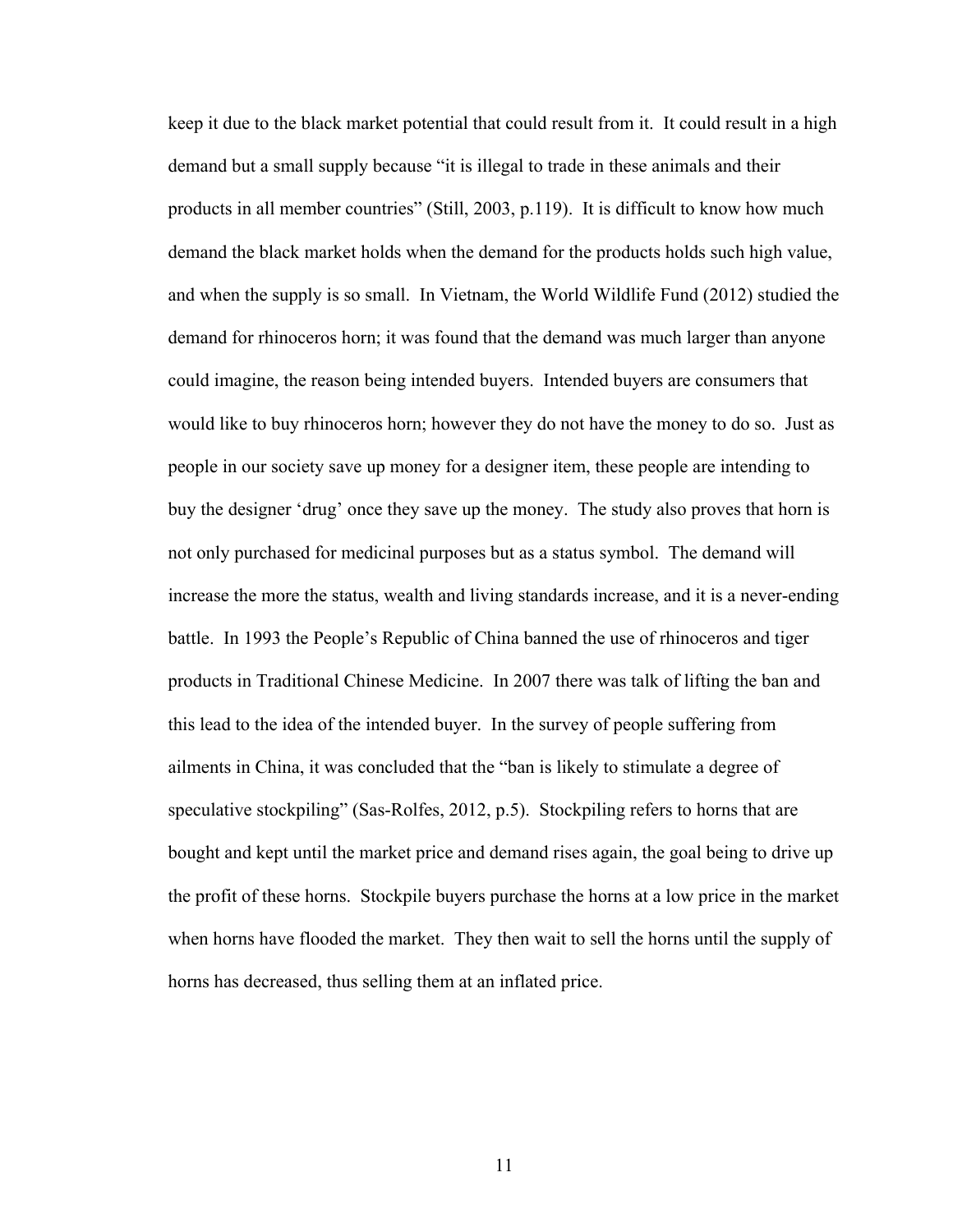#### **HOW MUCH IT IS WORTH**

According to multiple sources including John Roach (2013), the value of rhino horn is about \$65,000 per kilogram, which calculates to \$29,545 per pound. A rhino horn depending on the species can range from 1 to 3 kg depending on the species, which means it can weight up to 6.6 pounds. At the cost per pound the rhinoceros horn can be valued up to \$194,997 (Guilford, 2013). In contrast the average South African household income in 2011 was \$9,208 (Masiteng & Shabalala, 2012); consequently a rhinoceros horn, although the poachers themselves will not see all of the profit, can financially support a poacher. There is inadequate punishment for poaching so there is no deterrent for poachers. "Measure to physically protect live rhinos act as a far better deterrent than after-the-fact law enforcement measures such as pursuing poachers, smugglers and illegal traders" (Sas-Rolfes, 2012, p.3).

## **LOCAL INVOLVEMENT**

The problem of poaching seems foreign to the people of the United States but poaching is taking place within our borders. There has been proof that people in the United States are profiting from rhinoceros horn trade just like the poachers in South Africa. The United States Department of Justice charged a man on November 7, 2013 with the sale of Black rhinoceros horn that sold for \$35,000. All species of rhinoceros are conserved and protected under the international law. A man was charged with illegally selling a Black rhinoceros head mount in New Hampshire ("United States Department of Justice", 2013). Poaching and animal trade is a worldwide problem; the financial benefits of rhinoceros poaching are influencing individuals to get involved in the illegal poaching trade even in first world countries.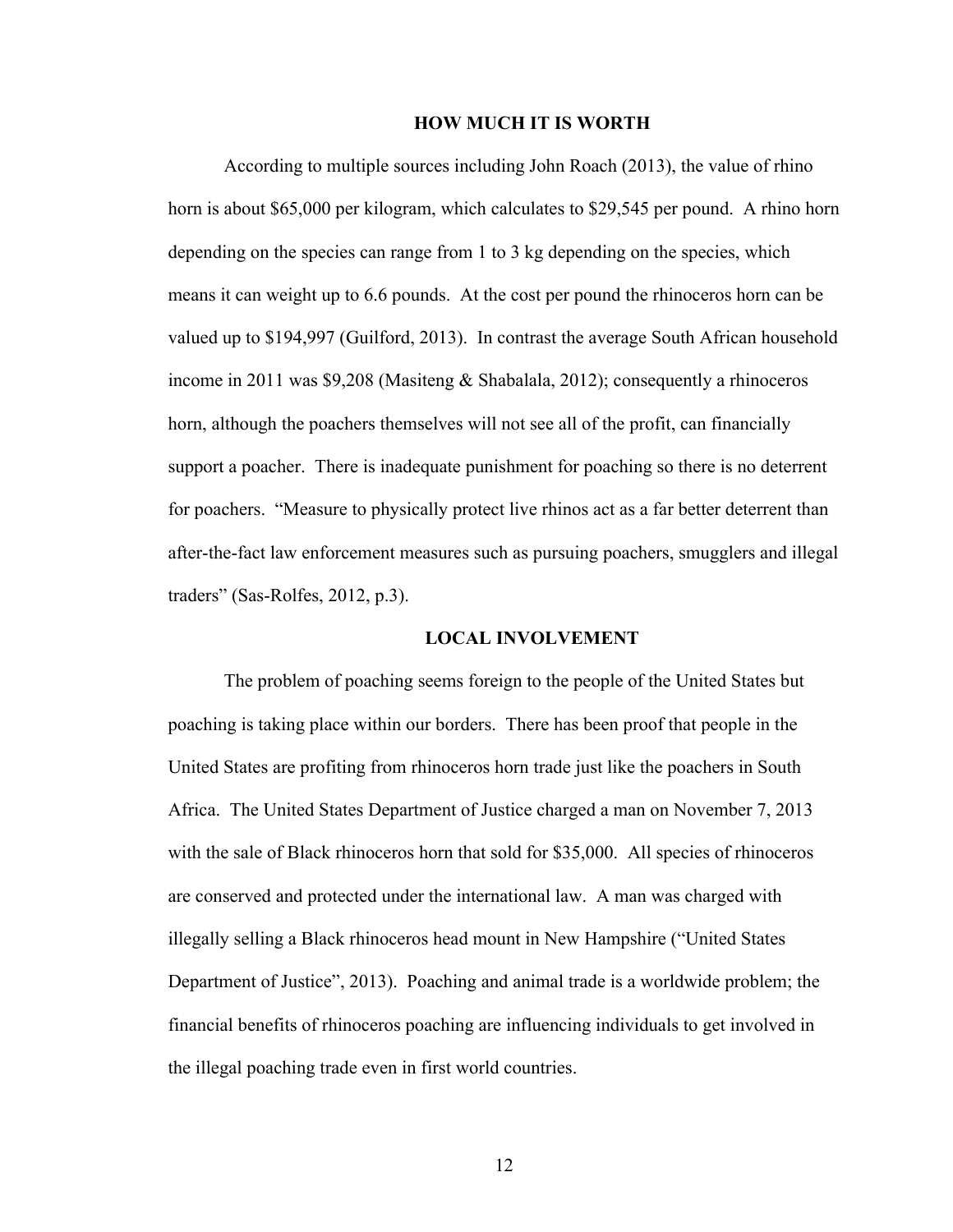#### **INTERNATIONAL INVOLVEMENT**

There has been an attempt to stop poaching on an international level. The Convention on International Trade in Endangerment (CITES), created in 1963, is a voluntary agreement between governments to help put an end to international trade that threatens the survival of any species (Milliken, Emslie, & Talukdar, 2009). In 1977, CITES banned rhinoceros trade but it did not help curb the decline of the rhinoceros population. Most countries that consume rhinoceros horn did not and do not abide by the CITES ban. There is no way that CITES can monitor the trade of horn, except for transportation over state lines (Sas- Rolfes, 2012, p.8). CITES works by asking countries to join voluntarily but once they join they must sign a contract, known as the Convention. The Convention classifies different species according to how endangered they are. Within the Convention, there are appendices with lists of animals and what is legal and illegal to trade; in Appendix 1 are those animals threatened with extinction and the trade is essentially prohibited (Tobin, 2012, p.10). Those that are threatened are placed in Appendix II where there is very limited trade allowed and lastly in Appendix III the trade is regulated ("Convention on International Trade", n.d.).

CITES specifically has a resolution for rhinoceroses, directing certain measures be enforced for certain parties involved in the act of trading; Vietnam, Mozambique, and South Africa are all involved. All parties should "immediately bring every seizure of illegal rhinoceros specimens made within their territories to the attention of authorities in countries origin" ("Convention on International Trade", n.d.). In fact, on January 2013, Vietnams Prime Minister issued the "Prohibition of the export, import, selling and buying of specimens of some wild animals listed in the CITES Appendices" Milliken et al.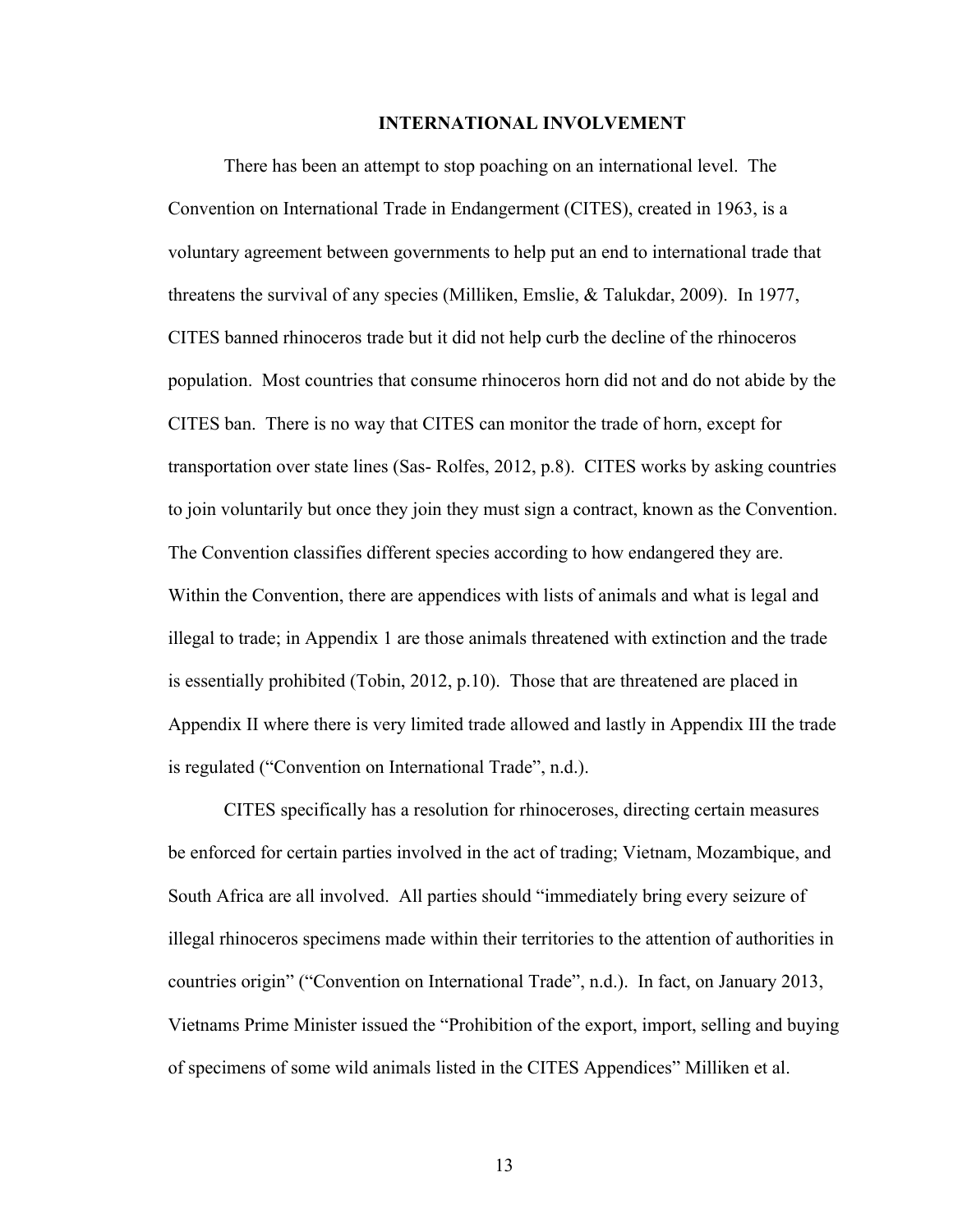(2009). Vietnam fully cooperated with the Convention until 2003, when they discovered a loophole, which the Vietnamese started to abuse. Vietnamese Nationals would trophy hunt the White rhinoceros, which was allowed because it is the only way to export the horn legally and commercially under CITES. This was after South Africa requested to move White rhinoceros from Appendix I, which is a ban on trade, to Appendix II, which has limited trade. The number of poachers increased, 'trophy hunting' the White rhinoceros. However it became apparent to the government of South Africa that the rhinoceros were being poached for their horn and not trophy hunted so they put stricter laws in place.

The black market continues to thrive even with CITES in place. According to a report by Milliken et al. (2009), there were approximately 20 rhinoceros horns seized by law enforcement in South Africa in 2010, however with the rate of dead carcasses found in Africa, it is estimated that about 320 horns evaded law enforcement and have entered into the black market. What can CITES do differently to encourage countries to abide by these laws? "[…] there needs to be a central fund that CITES can use in order to reward states for positive behaviour as well as assisting developing states with funds they would have lost out on as income from trade" (Tobin, 2012, p.11). Where can this money come from? The main problem that comes with CITES is that even though there is a complete ban for the trade of rhinoceros horn, there are still consumers that want it. If the highincome consumers want a product and it is illegal, there is a black market that will be formed.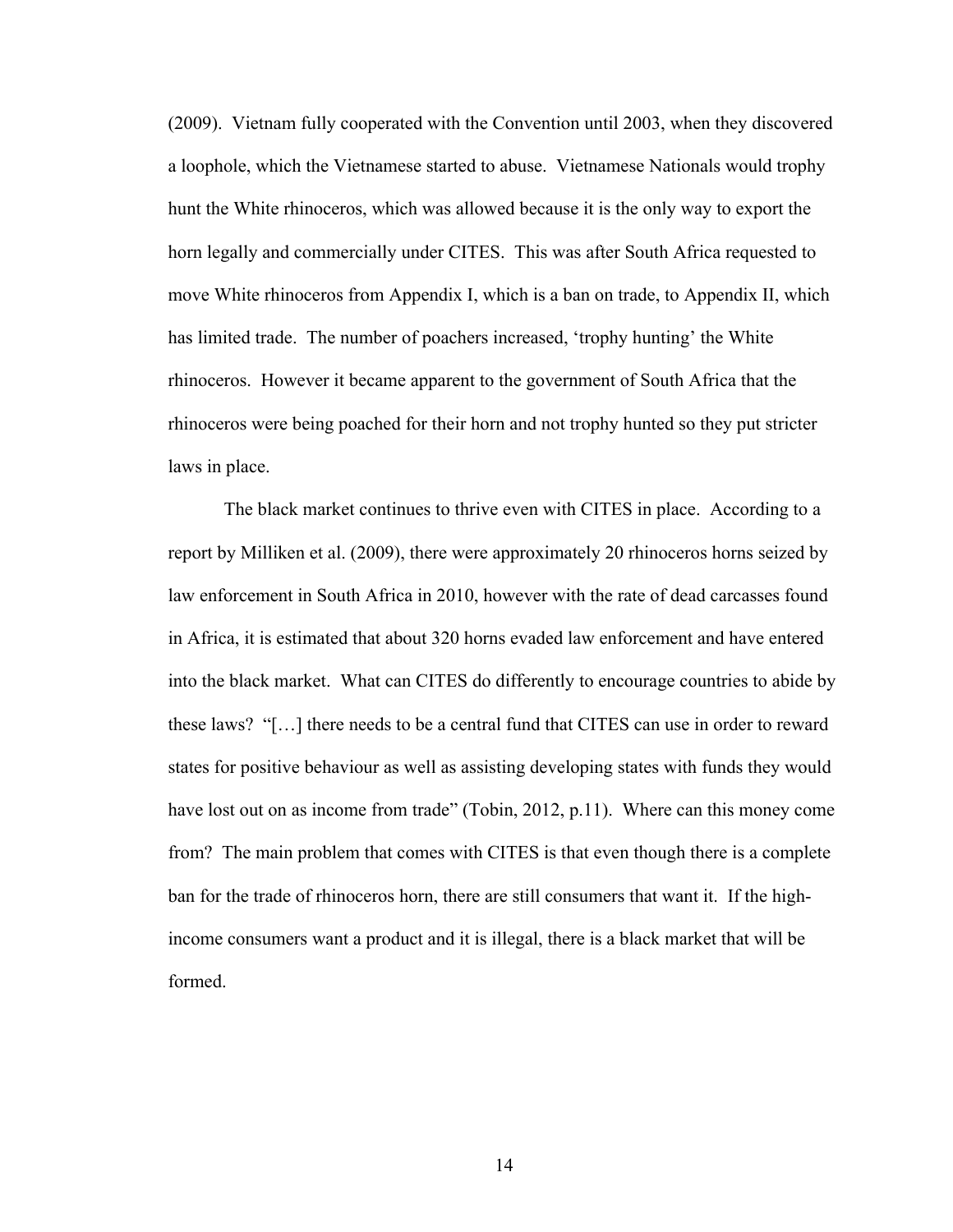# **LEGALIZING TRADE CONTROVERSY**

South Africa proposed to legalize the trade of rhinoceros products including rhinoceros horns to CITES, but it has been turned down.

The South African George Hughes stated, 'The reasons behind the proposal were simple—after 15 years of total CITES protection the world status of rhino populations, with the exception of the southern race of the white rhinoceros had steadily worsened. The CITES ban (and within the country bans on trade) had apparently merely exacerbated a deteriorating situation with no indication of any change in trend'. (Tobin, 2012, p.13)

There will be another attempt to adapt this proposal at the 2016 Convention of Trade in Endangered Species of Wild Fauna and Flora (Krenski, 2013). Why would South Africa want the horn trade to be legalized? "The data suggests that banning of legal, open trade in rhino horn has not resulted in reduced demand for the horn, and has not helped save the rhino from imminent extinction" (Sapa, 2013). So what is the answer if banning it through CITES is not helping the survival of rhinoceros. Legalizing rhinoceros horn could be the answer. Petronel Nieuwoudt is a strong believer in legalizing the rhinoceros horn because she feels that with more money coming in for conservation we could help fund the young and orphaned rhinoceros and educate the local community (personal communication, May 15, 2012). "A legal trade in rhino horn would provide substantial funding for private and state conservation in South Africa" (Child, 2012, p.1). What does it mean to legalize rhinoceros horn trade? It means that the trade would be regulated, and rhinoceros would be dehorned humanely and no death of an animal would occur. The main point of the proposal for legalizing rhinoceros horn, is that the money made from the sale will be used in conservation efforts. The private rhinoceros owners have in fact, stockpiled rhinoceros horn from their animals from humane dehorning techniques. Petronel Nieuwoudt has in her possession rhinoceros horn from dehorning DiDi, one of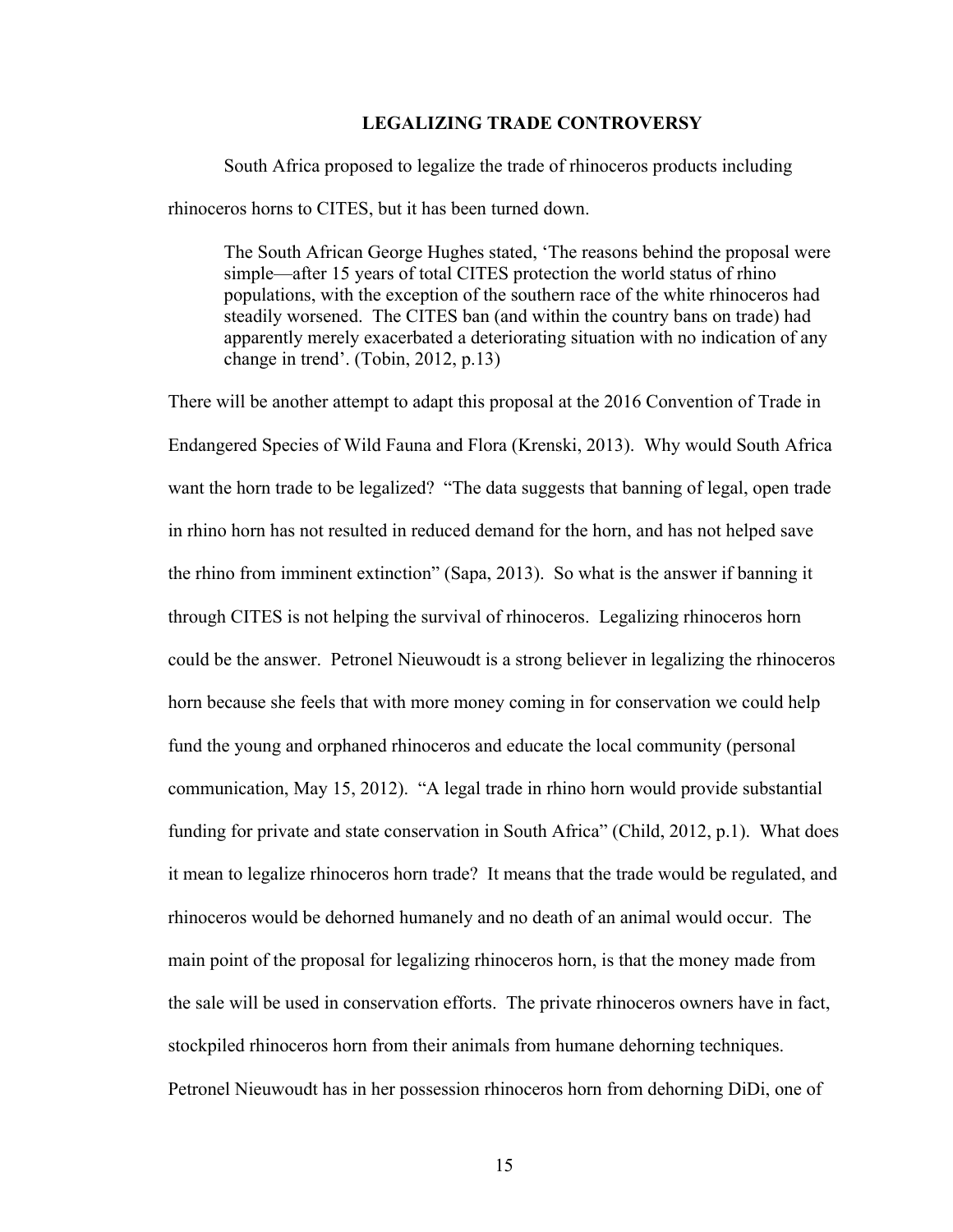the orphaned rhinoceros in her care, and when her two other White rhinoceros, Lunar and Storm, grow their horn long enough she will have their horn removed. For the private owners the money earned by legally selling their horn will allow them to provide better protection and housing for their rhinoceros. With the legalization on a larger scale, the conservation efforts will increase because of the increase in funding and it will result in the teaching of conservation in local communities. "If the communities become involved in conservation projects and learn that a live rhino is, over the long-term, more valuable than a poached rhino because of the possibilities for ecotourism there may be hope to prevent poaching from the local communities (Tobin, 2012, p.16). For there to be a successful legal market, there does need to be trustworthy regulation. The hope is that CITES will legalize and regulate the rhinoceros horn in a legal market.

#### **ARGUMENTS AGAINST LEGALIZING THE TRADE**

Many do not agree with the legalization of the rhinoceros horn trade. If it is legalized, some believe that this will lead to rhinoceros farms; there are already farms that exist for Moon bears. The rhinoceros will be raised strictly for their horn and it will be harvested for the purpose of trade. "The fear is that, through farming, rhinos will become another commonplace commodity and will lose their uniqueness and reputation as one of the great animals of the wild" (Tobin, 2012, p.15). This is exactly what conservationists do not want, because they want to protect the 'big five' and allow for them to be unique and exist in their natural habitat. If rhinoceros are farmed and become a common commodity, it will drive down the local ecotourism. Chris Galliers who is the Manager of Wildlife and Environment Society of South Africa (WESSA) Rhino Conservation states that the illegal traders "may shift market preference as we have seen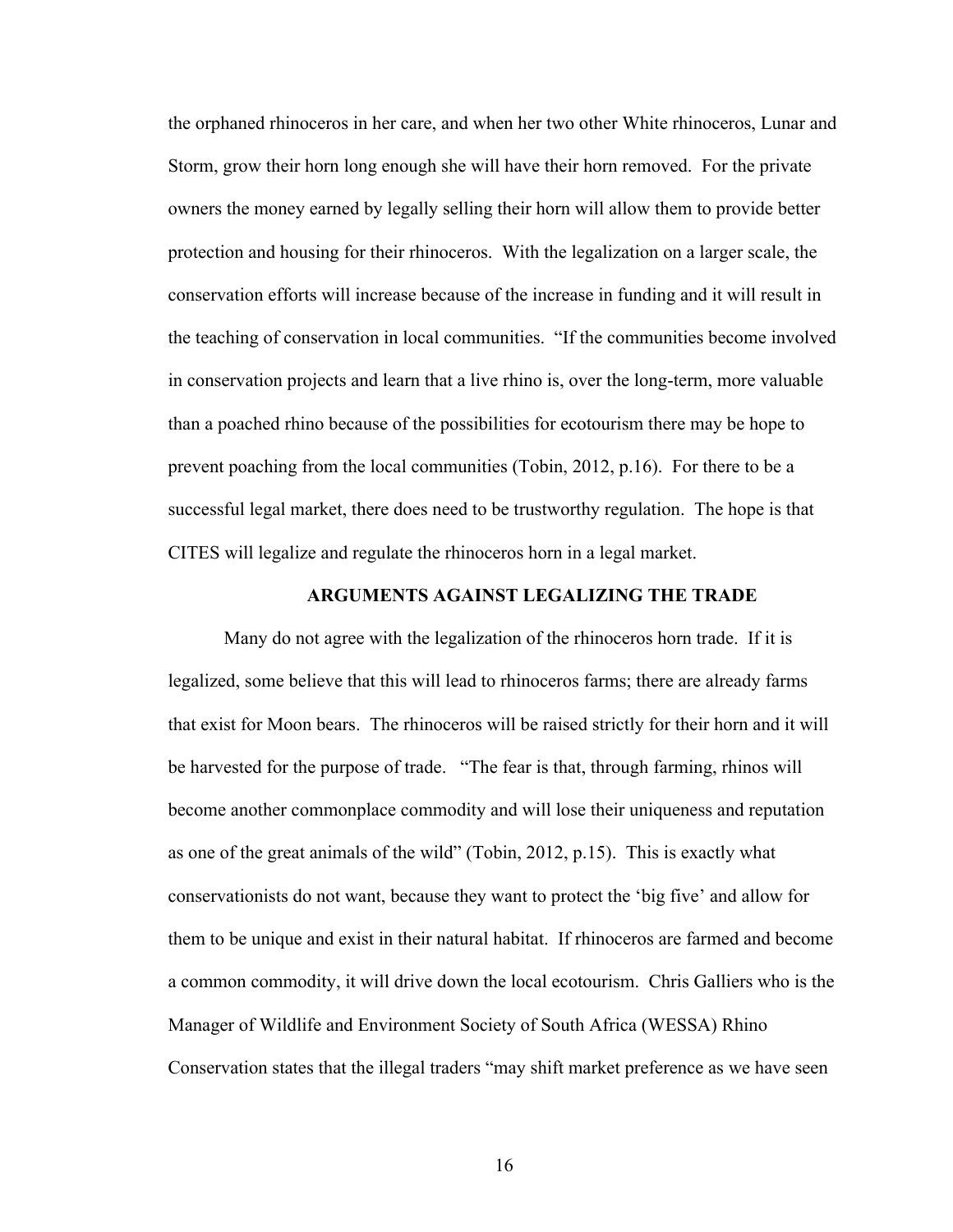with other wildlife products. For example, they market the fact that wild rhino horns have great medicinal properties and therefore more value than farmed ones" (Krenski, 2013). This would mean that there would be a legal market and an illegal market, which would increase rhinoceros poaching and ultimately be an end of the species. An example of this complex market trade exists in the sale of ivory. "Illegal ivory is now cheaper than legal ivory, which has led to the greatest surge in poaching…" (Brightman, 2012). In regards to elephant poaching, it is stated that in the months before a CITES meeting there is an increase in the number of poached elephants. This is due to the discussion of legalizing the sale of ivory trade in the CITES meetings because poachers benefit more from illegal trade where the prices are higher then when sold legally. It is expected that that the same would happen to the African rhinoceros before a CITES meeting discussing horn legality (Roach, 2013). The greatest demand would be for the illegally poached rhinoceros horn and not the legal humanely harvested horn. We do not know the full context of the black market; thus we cannot know how legalizing trade would affect the demand. The spokesperson of the David Shepherd Wildlife Foundation discussed legalizing rhinoceros trade and stated, "Once rhino horn is legally available, demand will soar, as it has with ivory… It's not a case of people switching from illegal to legal ivory. They're now buying both" (Tobin, 2012, p.20). However, if the rhinoceros population continues to decline at the rate it is now, the rhinoceros population will be extinct by the year 2033 (Krenski, 2013). The debate is ongoing, whether or not to try something different by legalizing rhinoceros horn trade, which may kill off a species, or change nothing, which will prolong the inevitable extinction. As Sas-Rolfes (1997) states, "trade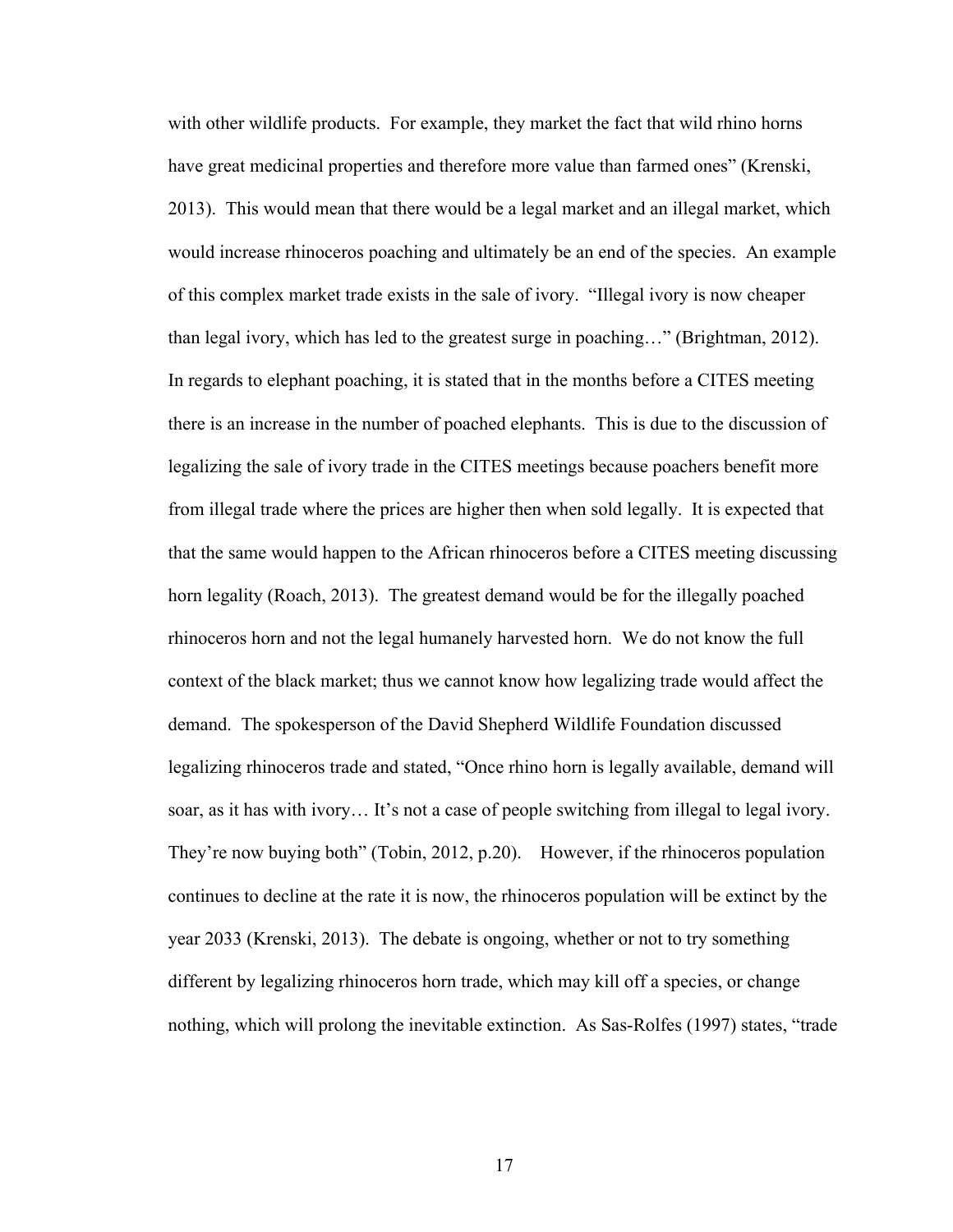bans do create a measure of control over commodity trade: they place it in the hands of organized crime" (p.28).

# **ALTERING THE HORN**

The government and private owners of compounds, such as the camp where I volunteered, dehorn the rhinoceros humanely, leaving no reason for poachers to poach the animals. The rhinoceros is put under anesthetic and the horn is cut off leaving the base of the horn. The rhinoceros does not feel any pain, unless the base of the horn is removed, because the horn is connected to a bone on the rhinoceros head (Keremitsis, n.d.). One of the rhinoceros I worked with in South Africa named Didi, had her horn humanely removed to prevent any temptation for poachers. For private owners who rehabilitate animals, or who have refugees for orphaned victims, this is a good way to deter poachers; however for the rhinoceros in the wild it is costly and nearly impossible. In Kruger National Park there are an estimated 10,000 rhinoceros. It would be virtually impossible to tranquilize them, and dehorn them. This procedure would have to be repeated every two years, because the horn grows one inch in two years (Eustace, 2012, p.2). This system for the wild rhinoceros is "not practical, desirable, or affordable" (Eustace, 2012, p.7). The problem with dehorning some rhinoceros and not others in the wild is because of the natural defenses the horn provides.

Dehorning has been discussed as a measure to prevent poaching since the 1950s, [but] until now it has been discarded in most areas of Africa for several reasons. First, the cost of dehorning several thousand rhinos over tens of thousands of square kilometers would be extremely expensive. Second, the two African species, the black and the white rhino, use their horn in sparring and to defend calves against predators such as lions and spotted hyenas. Hence, hornless rhinos may be unable to maintain their social status or to rear their calves successfully. As important, most black rhinos live in thick bush, and poacher sighting only a part silhouette could shoot before finding out his quarry is hornless. (Ellis, 2005, p. 134)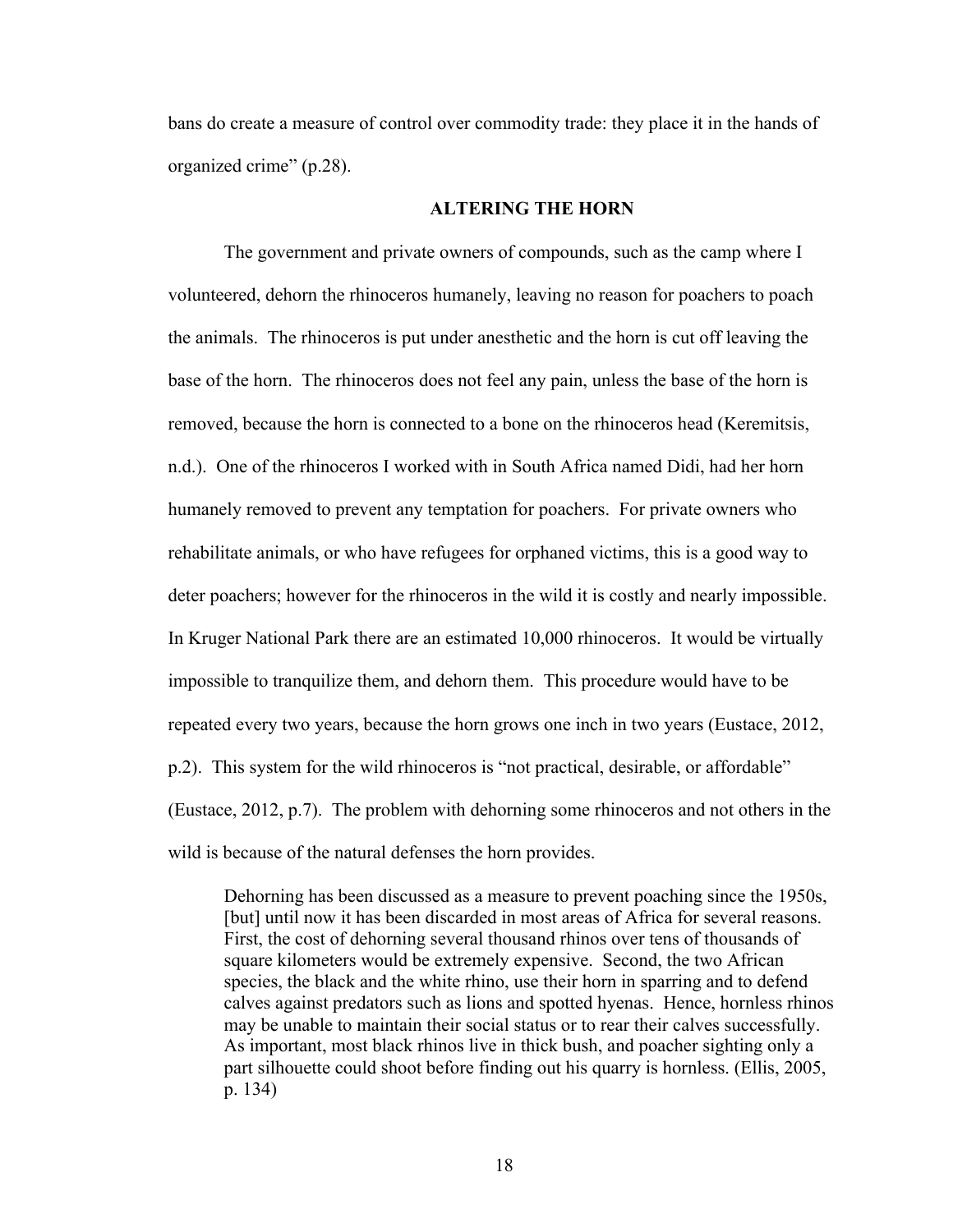Dehorning a rhinoceros is like declawing a lion and putting it back in the wild expecting it to fend for itself. Rhinoceros females mainly use their horns for mating behaviors and the males use them in serious territory fighting or fighting for mates (Leuthold, 1977, p.127). Dehorning wild rhinoceros is taking away a defense mechanism and overall affecting their ability to live a normal life; it is nearly physically and financially impossible to do so. For the rhinoceros in captivity, such as Didi, it is a great solution because she will no longer be a target and does not need her horn with the other rhinoceros in the compound because they have also been dehorned.

Some private owners, who believe that dehorning is inhumane because part of a rhinoceros that is needed in its daily life is removed, poison the rhinoceros horn. Poisoning the horn, or 'horn infusion', is becoming a popular practice by private owners. The poison does not harm the rhinoceros, but will instead harm the humans that might ingest it. The poison is not intended to be deadly to humans, but is extremely toxic causing symptoms such as nerve disorders, vomiting, and diarrhea (Carnie, 2013). The toxins that are placed in the horn do not seep from the horn into the blood stream of the rhinoceros. Although it is not published what the toxins are, it is hoped that they will deter the users. "Warning international crime syndicates and those using rhino-based traditional health remedies that the horns could be deadly" (Carnie, 2013). It is hoped that if enough poisoned horn is sold and ingested by users, it will deter those users and ultimately save rhinoceros in the future. Some private owners have resorted to hiring 24 hour surveillance for their rhinoceros. Although this is a logical solution to hire 24-hour security guards to protect rhinoceros, it is not possible for wild rhinoceros and often not affordable for private rhinoceros owners.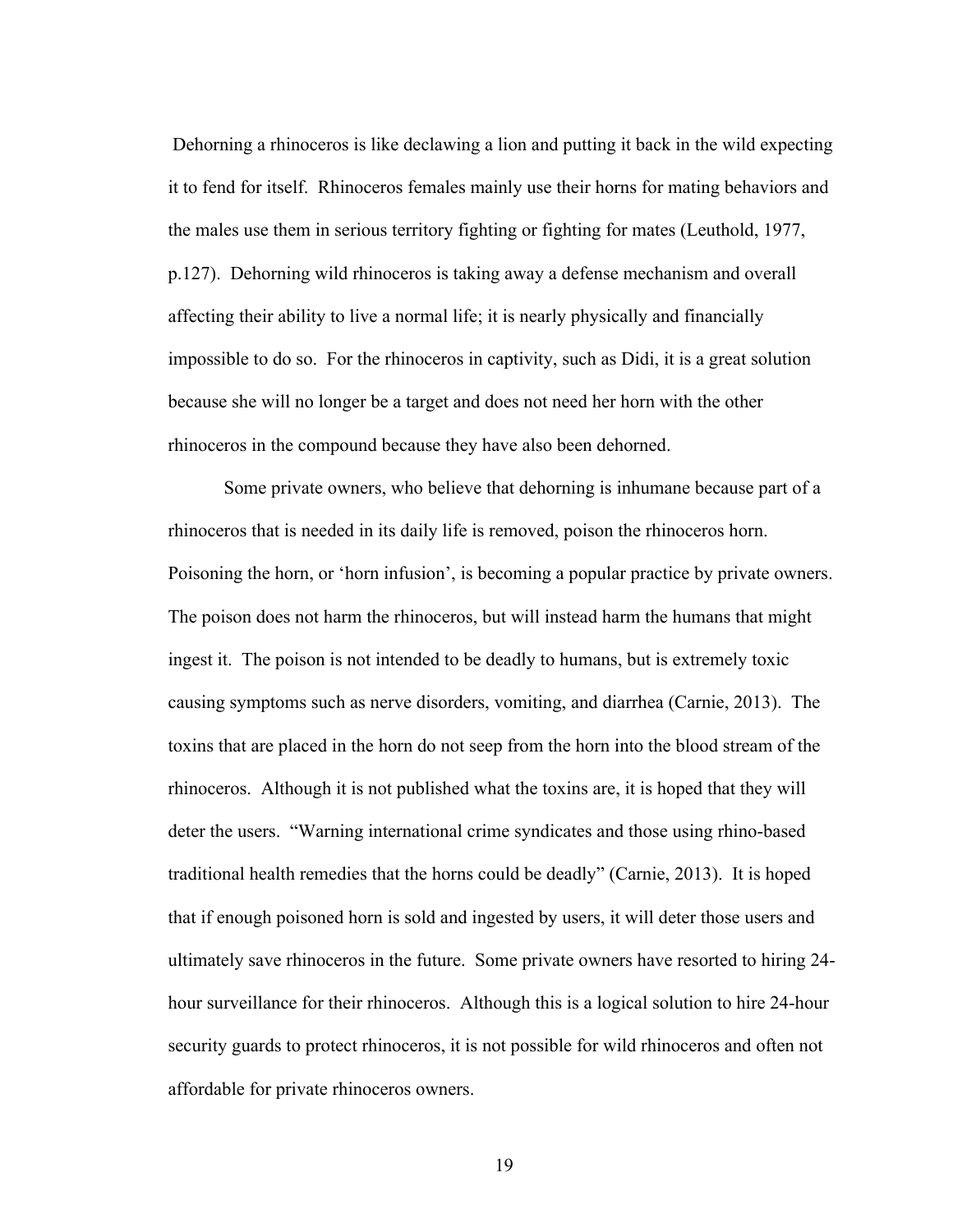#### **REPLENESHING THE POPULATION**

Rhinoceros farming and overall captive breeding is an option that many economists and conservationists are contemplating as a solution for the supply of rhinoceros horn. The problem with attempting to replenish a diminishing population is that the length of the rhinoceros gestation is quite long, about 450 days varying slightly between the five species. Once the rhinoceros gives birth the calf stays with its mother a minimum of eighteen months to suckle. This means that the birth cycle is approximately three years per rhinoceros, a very slow rate for repopulating (P. Nieuwoudt, personal communication, May 15, 2012). Using captive breeding to obtain rhinoceros horn, elephant ivory, or Moon bear bile is one way to harvest sought after animal parts in a regulated and humane manner. The question is whether or not it is a feasible solution to fill the demand. Can substitutes for rhinoceros horn be found? Many are asking this very question and economists believe that a substitute can be a solution if one is found but as of today there is no close substitute. "Then in the extreme case all profits from wildlife harvesting could be eliminated by flooding the market with substitute products to such an extent that the price of [the] wild product falls below harvest cost" (Damania & Bulte, 2009, p.470). There is no other animal that has horn of the consistency, or which carries the historical and medicinal lore, of the rhinoceros horn.

It is important to understand the rhinoceros poaching crisis in its entirety. Traditional Chinese Medicine has been using animal products for hundreds of years to cure ailments, declare status of wealth, or as is the case in the Yemeni culture, to declare manhood. The horn of rhinoceros has not been scientifically proven to have any positive physical health effects on human beings and has not been scientifically tested for diseases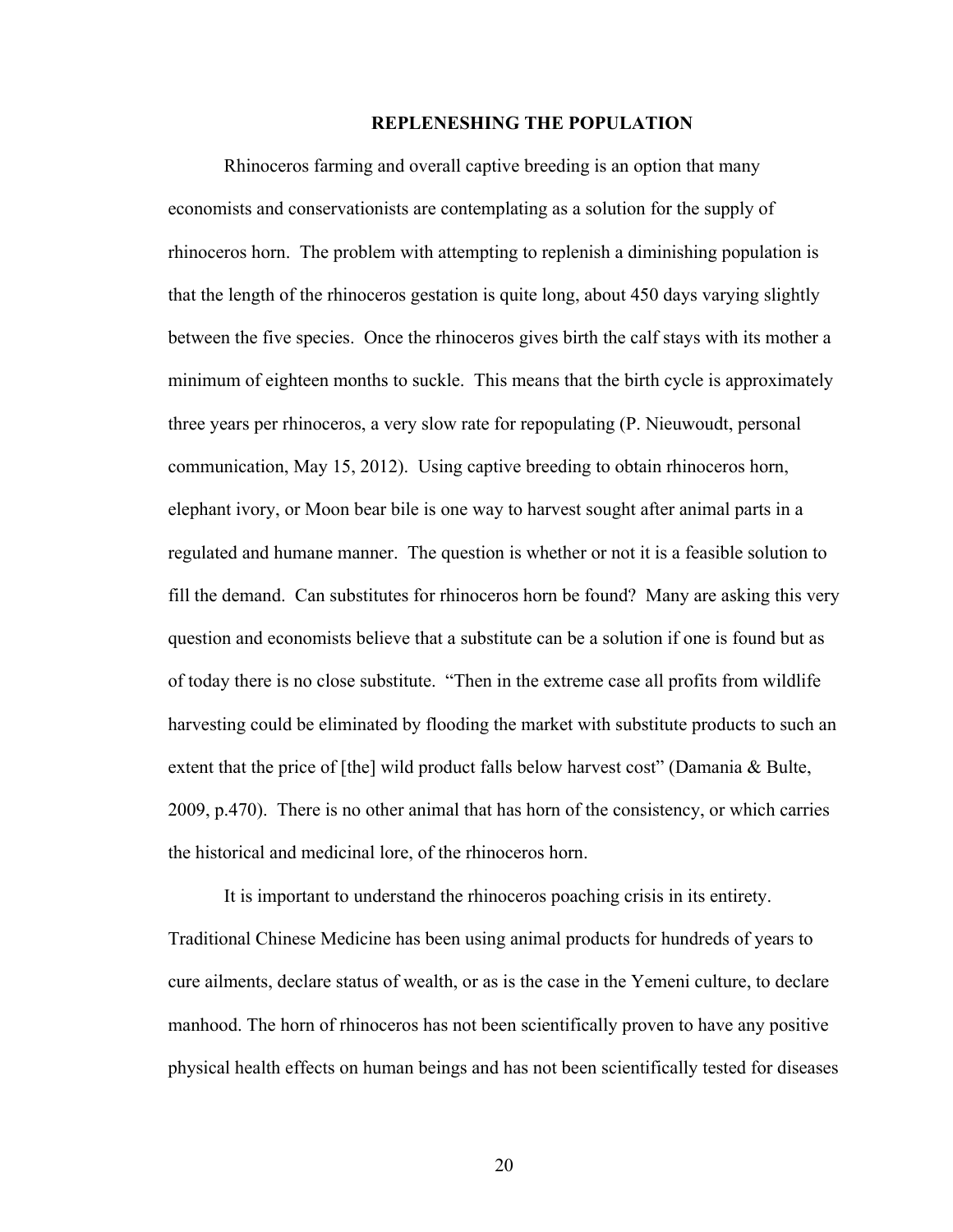that can be passed on and cause detrimental harm to individuals. With the black market demand growing exponentially in China, Vietnam, Yemen, and other countries around the world, the price of rhinoceros horn and the profits made from its sale, has made conservation efforts almost impossible. Even on an international level, the CITES ban has not stopped the illegal poaching but will lifting the ban and making trade legal help in conservation efforts? With animal populations dwindling, can the world afford to test the legality of harvesting rhinoceros horn or should it keep the laws the same and work strictly on the prevention of poaching? Educating the public on the effects of poaching including the supply and demand, and the laws behind it, is critical in saving this species. The first step is to educate the world and to reduce the demand on the black market for these horns. The second step is to grow the population of rhinoceros, a lengthy process due to the long length of gestation and suckling time for the calves. How long will it take before this species is gone, until Africa is home to the 'big four' and not the 'big five'? Will their loudest cry for help be when there are not rhinoceros left, when there is utter silence?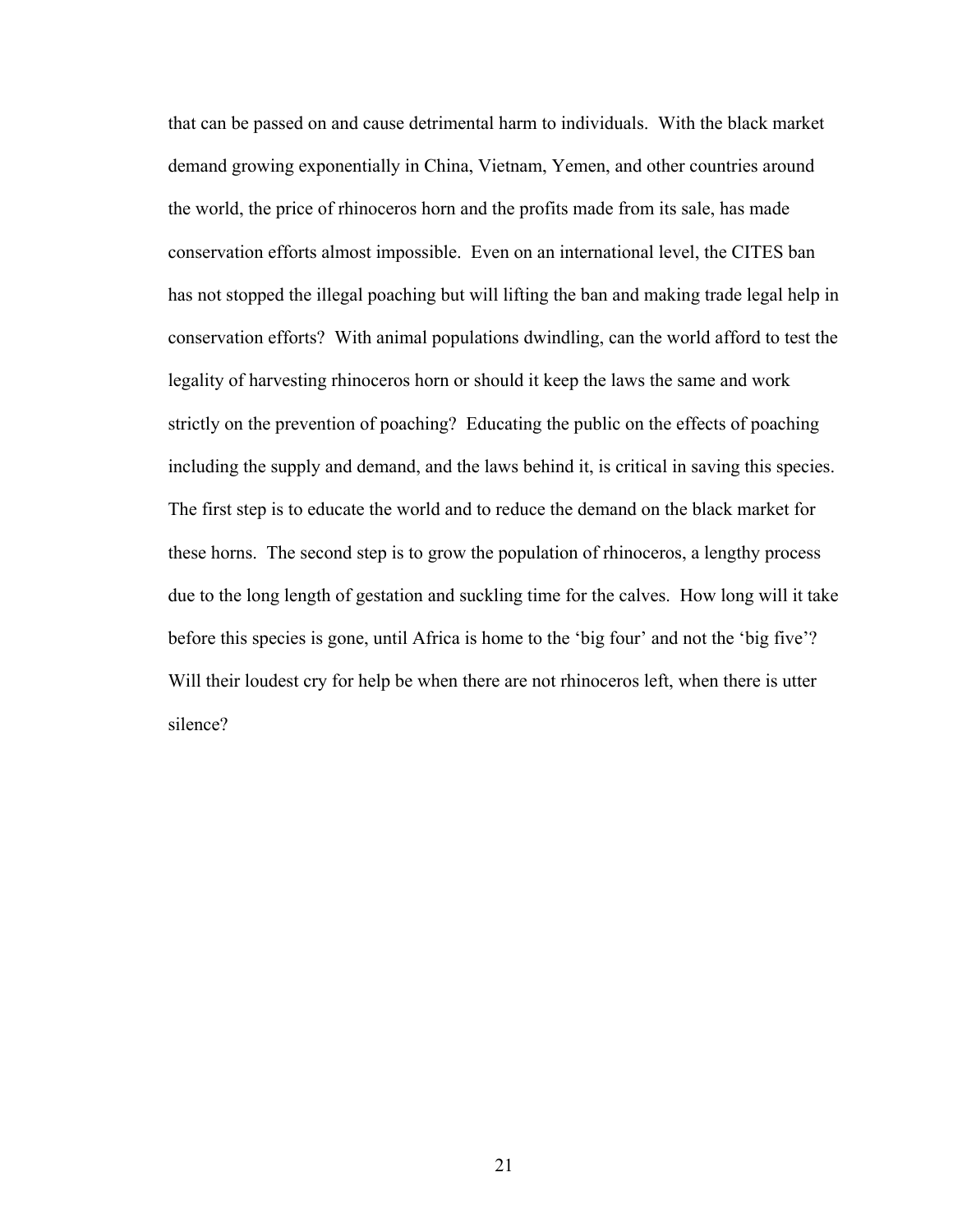## **REFERENCES**

- Black market. (n.d.). *The Free Dictionary*. Retrieved November 23, 2013, from http://www.thefreedictionary.com/black+market
- Brightman, M. (2012, November 16). Facts and Fiction: The Rhino Horn Trade.*African Conservation*. Retrieved July 16, 2013, from http://www.africanconservation.org/files/Rhino\_Poaching\_Brochure.pdf
- Burgess, M. (2012, December). Rhino poaching and East Asian Policies: Facts and Debates. *Centre for Chinese Studies*. Retrieved July 30, 2013, from http://www.ccs.org.za/wp-content/uploads/2012/12/MB-rhino-poaching-policybriefing\_FINAL.pdf
- Carnie, T. (2013, September 11). Rhino horn poison 'extremely toxic'.  *IOL SciTech*. Retrieved November 1, 2013, from http://www.iol.co.za/scitech/science/environment/rhino-horn-poison-extremelytoxic-1.1575937#.Uo5E8mTN1mx
- Child, B. (2012). The sustainable use approach could save South Africa's rhinos. *South African Journal of Science*, *108*, 1-4. Retrieved August 14, 2013, from http://www.scielo.org.za/pdf/sajs/v108n7-8/07.pdf
- Costa-neto, E. (2005). Animal-based medicines: biological prospection and the sustainable use of zootherapeutic resources. Annals of the Brazilian Academy of Sciences, 77, 33-43. Retrieved November 18, 2013, from http://www.scielo.br/pdf/aabc/v77n1/a04v77n1.pdf
- Daffue, E. (2013, November 22). Stop Rhino Poaching Now. *STOP RHINO POACHING NOW!*. Retrieved November 20, 2013, from http://www.stoprhinopoaching.com/statistics.aspx
- Damania, R., & Bulte, E. (2007). The economics of wildlife farming and endangered species conservation. *Science Direct*, *62*(3-4), 461-472. Retrieved September 19, 2013, from http://ac.els-cdn.com/S0921800906003417/1-s2.0- S0921800906003417-main.pdf? tid=f98f82ae-5227-11e3-a75a-00000aab0f6b&acdnat=1384981919\_5b0686c6abaa452fbe18df8019b71eca
- Ellis, R. (2005). *Tiger Bone and Rhino Horn*. Washington DC: Island Press.
- Eustace, M. (2012, January 20). Rhino poaching: what is the solution?. *Business Day*, pp. 1-8. Retrieved May 24, 2013, from http://www.rhinoresourcecenter.com/pdf\_files/132/1327747728.pdf
- Griffin, C. (Director) (2013, October 21). Elephant Ecology and Conservation in Southern Africa. *Elephant Ecology and Conservation in Southern Africa*. Lecture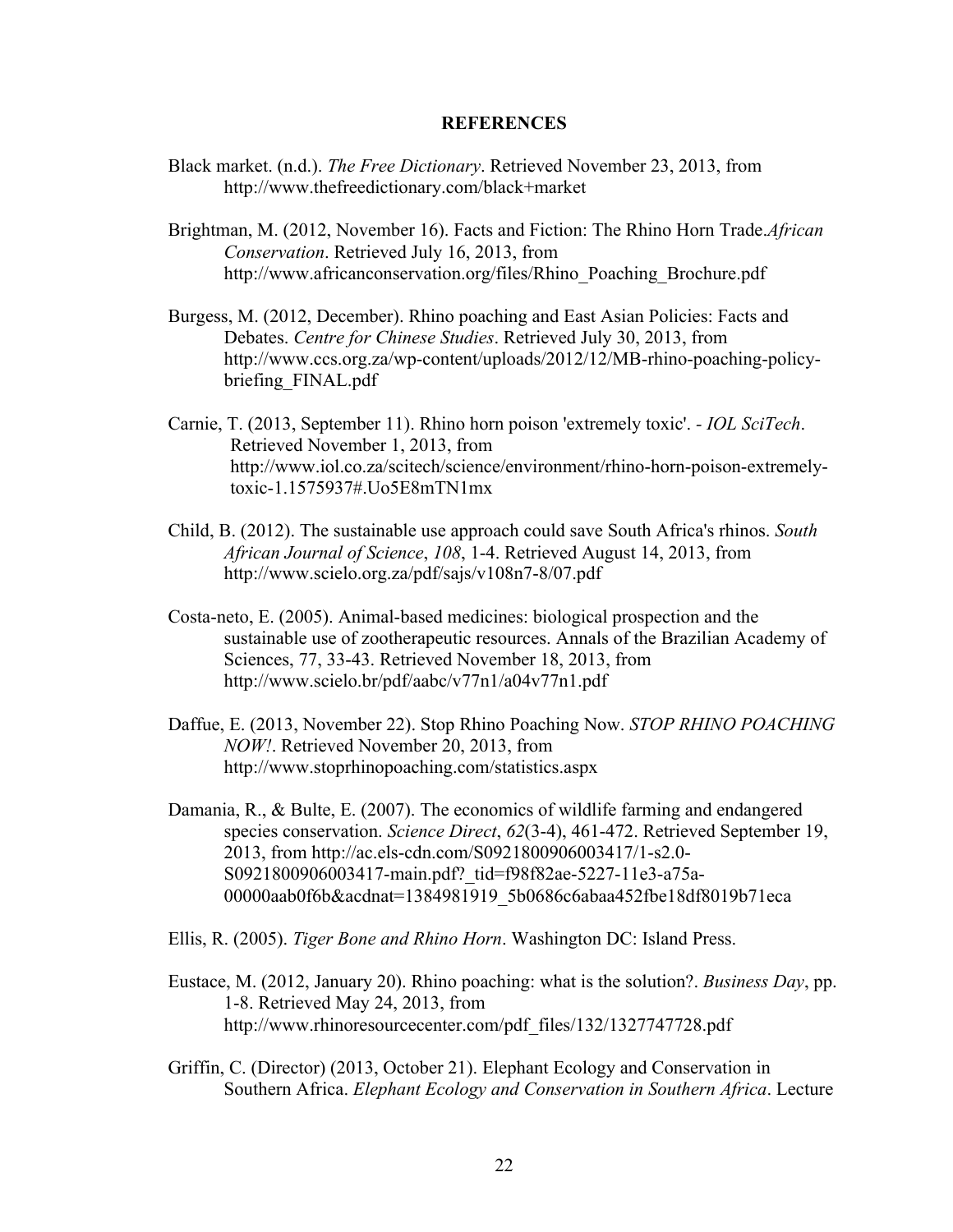conducted from Department of Wildlife Ecology, Orono.

- Guilford, G. (2013, May 15). Why Does a Rhino Horn Cost \$300,000? Because Vietnam Thinks It Cures Cancer and Hangovers. *The Atlantic*. Retrieved May 31, 2013, from http://www.theatlantic.com/business/archive/2013/05/why-does-a-rhinohorn-cost-300-000-because-vietnam-thinks-it-cures-cancer-andhangovers/275881/
- Keremitsis, E. (n.d.). Rhinoceros FAQs. *Rhinoceros FAQs*. Retrieved October 23, 2013, from http://www.rhinoceros.com/html/faq.html
- Krenski, D. (2013, May 6). The Endangered Space. *The Endangered Space*. Retrieved August 13, 2013, from http://theendangeredspace.wordpress.com/2013/05/06/islegalizing-the-trade-in-rhino-horn-the-solution-to-poaching/
- Langfitt, F. (2013, May 13). Vietnam's Appetite For Rhino Horn Drives Poaching In Africa. *NPR*. Retrieved November 10, 2013, from http://www.npr.org/blogs/parallels/2013/05/14/181587969/Vietnams-Appetite-For-Rhino-Horn-Drives-Poaching-In-Africa
- Leuthold, W. (n.d.) African Ungulates. *Rhino Resource Center*. Retrieved July 8, 2013, from http://www.rhinoresourcecenter.com/pdf\_files/130/1303080507.pdf
- Masiteng, K., & Shabalala, N. (2012, November 6). Income and Expenditure Survey (IES). *Statistics South Africa*. Retrieved November 11, 2013, from http://www.statssa.gov.za/news\_archive/press\_statements/IES\_%202010\_2011\_P ress%20Statement\_6\_November\_2012.pdf
- Milliken, T., Emslie, R., & Talukdar, B. (2009, November 20). Status, Conservation and Trade. *African and Asian Rhinoceroses*. Retrieved July 16, 2013, from http://www.cites.org/common/cop/15/doc/E15-45-01A.pd
- Rhinos: The Five Species. (2007). *Rhino species & enrichment: White, Black, Indian/Greater One-Horned, Javan, Sumatran. Learn about the 5 species of rhinoceros + support rhino conservation.* Retrieved September 23, 2013, from http://www.savingrhinos.org/Rhino-Species.html
- Rhinoceroses (Rhinocerotidae spp.). (n.d.). *Convention on International Trade in Endangered Species of Wild Fauna and Flora*. Retrieved July 23, 2013, from http://www.cites.org/eng/dec/valid16/16\_84-92.php
- Roach, J. (2013, February 28). Nbc News Science. *NBC News*. Retrieved June 23, 2013, from http://www.nbcnews.com/science/legal-horn-trade-could-save-rhinos-cliff extinction-experts-argue-1C8619756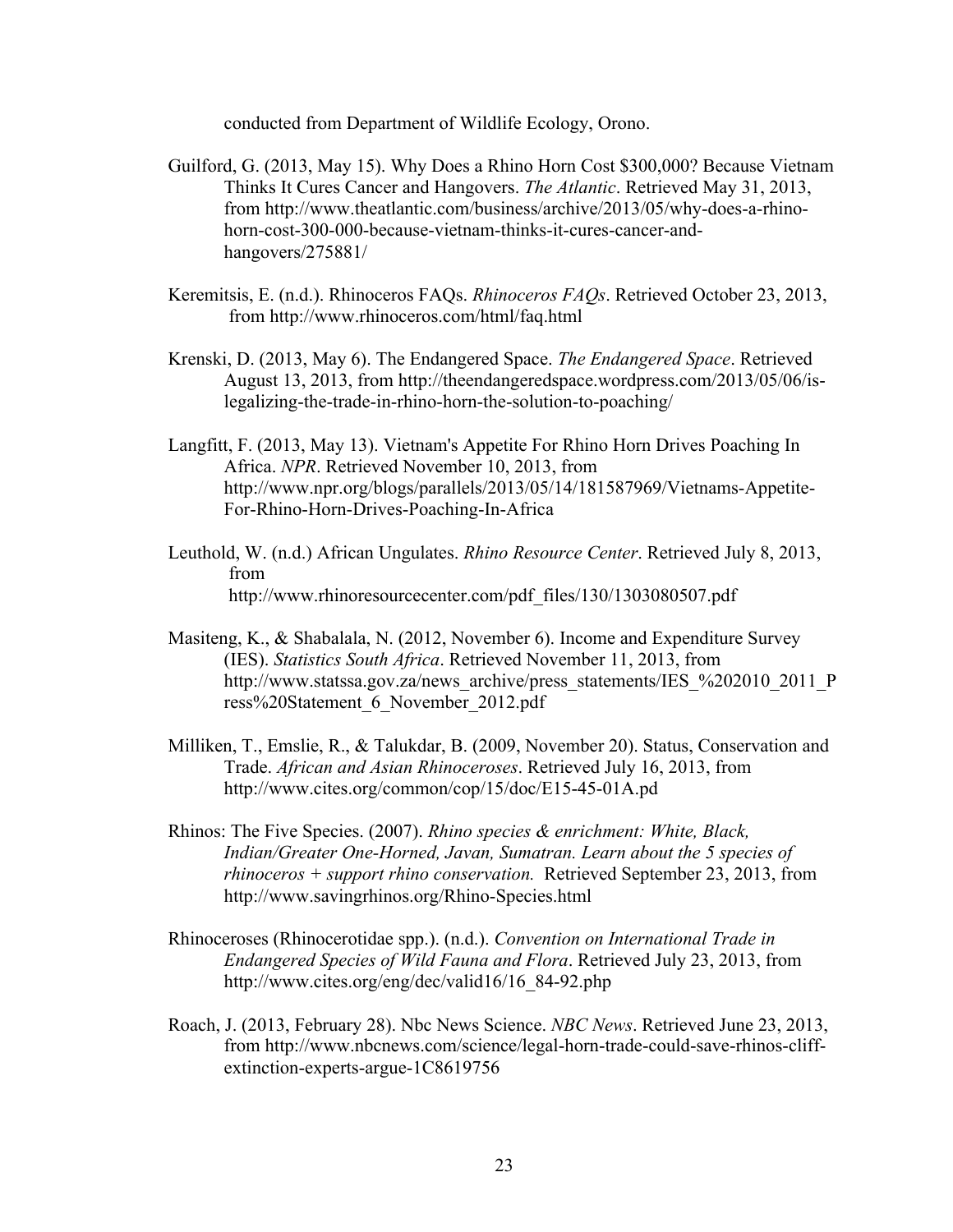- Sapa. (2013, May 28). Legalising rhino horn trade could save species. *Freenewspos*. Retrieved November 11, 2013, from http://www.freenewspos.com/news/article/a/333318/politics/legalising-rhinohorn-trade-could-save-species
- Sas-Rolfes, M. (1997). ELEPHANTS, RHINOS AND THE ECONOMICS OF THE ILLEGAL TRADE. *Pachyderm Journal* , *24*, 23-29. Retrieved August 20, 2013, from http://www.rhino-economics.com/wp content/uploads/2011/05/Pachyderm.pdf
- Sas-Rolfes, M. (2012). The Rhino Poaching Crisis: A Market Analysis. *Rhino Ecomonics*. Retrieved September 20, 2013, from http://www.rhino economics.com/?s=The+Rhino+Poaching+Crisis&x=-943&y=-105
- Still, J. (2003). Use of animal products in traditional Chinese medicine: environmental impact and health hazards. *Science Direct*, *11*(2), 118-122. Retrieved August 27, 2013, from http://ac.els-cdn.com/S0965229903000554/1-s2.0- S0965229903000554main.pdf? tid=ebd756e2-5221-11e3-b845 00000aab0f02&acdnat=1384979319\_71ceda5691b733719f12d6c375e31441
- Tobin, S. (2012). Should the trade in rhino horn be legalised?. *Rhino-dialogues*. Retrieved September 11, 2013, from http://rhino-dialogues.co.za/wpcontent/uploads/2012/07/The-Rhino-Horn-Dilemma.pdf
- United States Department of Justice: New Hampshire Man Charged with Passing Fraudulent Documents in Connection with His Sale of Black Rhinoceros Horns for \$35,000. (2013, November 7) *United States Department of Justice: New Hampshire Man Charged with Passing Fraudulent Documents in Connection with His Sale of Black Rhinoceros Horns for \$35,000*. Retrieved November 10, 2013, from http://www.justice.gov/opa/pr/2013/November/13-enrd-1187.html
- Wanner, E. (2013a). Bring in the Big Guns [Television series episode]. In *Rhino Wars*. Silver Spring: Animal Planet.
- Wanner, E. (2013b). Hell to Pay [Television series episode]. In *Rhino Wars*. Silver Spring: Animal Planet.
- Wright, L., & Porteous, J. (2011, June 1). Holding the Thin Green Line. *Ecos*, *161*. Retrieved September 8, 2013, from http://www.highbeam.com/doc/1G1- 261631255.html?refid=bibme\_hf
- WWF Canada Rhino poaching deaths continue to increase in South Africa. (2012, January 12). *WWF Canada*. Retrieved April 25, 2013, from http://www.wwf.ca/newsroom/?10282/rhino-poaching-deaths-continue-toincrease-in-south-africa